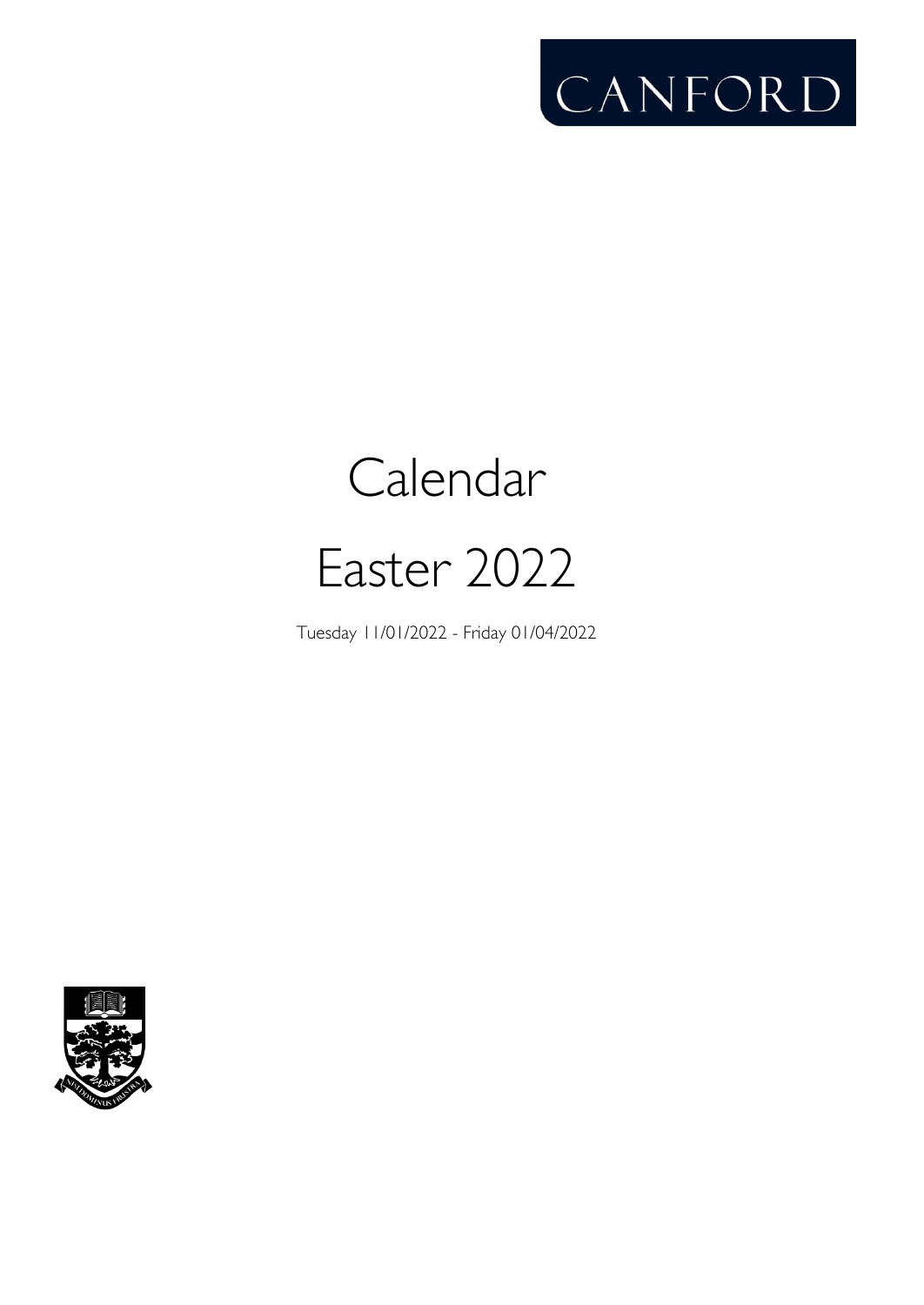## Tuesday 11/01/2022

All day event Staff Inset 19:00 - 19:00 Boarders return

#### Wednesday 12/01/2022

| All day event   | Week I                                  |
|-----------------|-----------------------------------------|
| All day event   | <b>GCSE Mock Exams begin</b>            |
| $06:30 - 07:30$ | Rowing Squad Strength & Conditioning    |
| $13:50 - 14:25$ | Clinics                                 |
| $13:50 - 14:25$ | Chapel Choir (Mu Sch)                   |
| $13:50 - 14:25$ | Cantabile Choir (Mu Sch)                |
| $16:30 - 17:15$ | V & VI Form Strength & Conditioning     |
| $16:30 - 17:45$ | Girls' Cricket Club                     |
| $16:30 - 17:45$ | Rowing Indoor Session                   |
| $16:45 - 18:00$ | Clubs & Activities                      |
| $16:45 - 18:00$ | Chamber Music (Mu Sch)                  |
| $17:00 - 18:00$ | Drama Priority                          |
| $17:15 - 18:00$ | Shell & IV Form Strength & Conditioning |
| $21:00 - 22:00$ | Open Use Strength & Conditioning        |

#### Thursday 13/01/2022

| All day event   | <b>GCSE Mock Exams</b>                               |
|-----------------|------------------------------------------------------|
| All day event   | Cross Country: Dorset Schools Championships          |
| All day event   | Chinese New Year                                     |
| $06:45 - 07:45$ | V & VI Form High Performers' Strength & Conditioning |
| $07:10 - 07:50$ | Girls' High Performance Cricket Group                |
| $15:00 - 15:45$ | Girls Performance Hockey Strength & Conditioning     |
| $15:45 - 16:30$ | Senior Rowing Strength & Conditioning                |
| $16:00 - 18:00$ | 'And Then There Were None' Auditions (LT)            |
| $16:30 - 18:00$ | V & VI Form Strength & Conditioning                  |
| $17:00 - 18:00$ | Drama Priority                                       |
| $17:00 - 18:00$ | Jazz Band (Mu Sch)                                   |
| $21:00 - 22:00$ | Open Use Strength & Conditioning                     |

## Friday 14/01/2022

| <b>GCSE Mock Exams</b>                                   |
|----------------------------------------------------------|
| Chinese New Year                                         |
| Shell & IV Form High Performers' Strength & Conditioning |
| Shell Scholars' Lunch (Sal Ch)                           |
| Chapel Choir (Mu Sch)                                    |
| Cantabile Choir (Mu Sch)                                 |
|                                                          |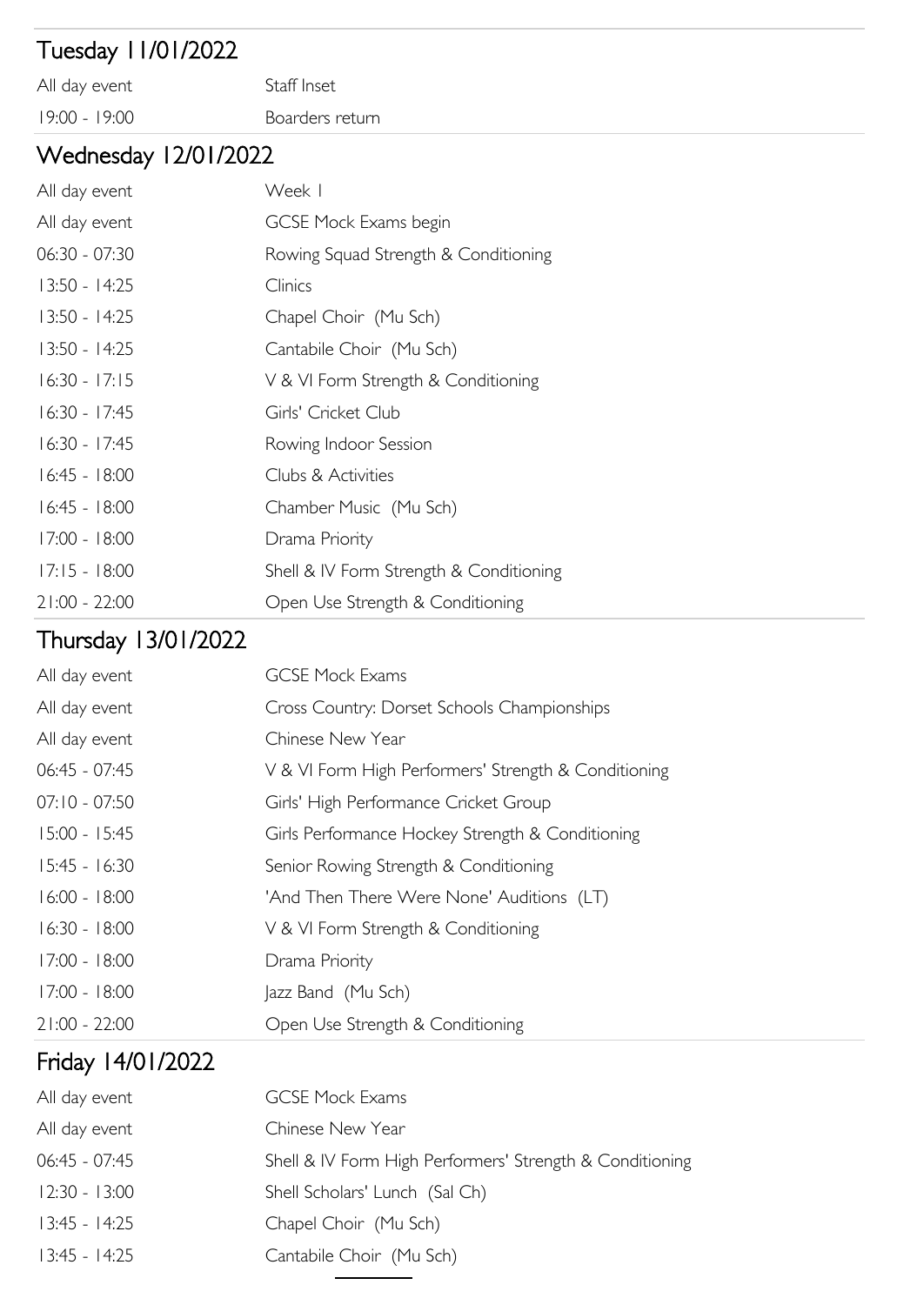| $13:50 - 14:25$ | Clinics                                                                                                        |
|-----------------|----------------------------------------------------------------------------------------------------------------|
| $15:05 - 16:25$ | Shell James Shone Talk 'I Can and I am' (Mu Sch)                                                               |
| $15:10 - 16:25$ | UVI Form Talk: Noella Coursaris Musunka, International Model and<br>Philanthropist: 'My Life and Malaika' (LT) |
| $16:30 - 17:15$ | V & VI Form Strength & Conditioning                                                                            |
| $16:30 - 18:00$ | 'And Then There Were None' Auditions (LT)                                                                      |
| $16:45 - 17:30$ | Chamber Choir (Mu Sch)                                                                                         |
| $16:45 - 17:45$ | Netball A/Ist Team Practice                                                                                    |
| $16:45 - 17:45$ | Boys' Hockey A/Ist Team                                                                                        |
| $17:15 - 18:00$ | Shell & IV Form Strength & Conditioning                                                                        |
| $21:00 - 22:00$ | Open Use Strength & Conditioning                                                                               |

## Saturday 15/01/2022

| All day event   | Netball: Seaford College, Wellington College |
|-----------------|----------------------------------------------|
| All day event   | <b>GCSE Mock Exams</b>                       |
| All day event   | Hockey: Taunton School                       |
| All day event   | Cross Country: Downside Trophy               |
| $14:00 - 14:45$ | Performance Cricket Strength & Conditioning  |
| $14:45 - 15:30$ | Performance Tennis Strength & Conditioning   |
| $19:30 - 21:15$ | Junior Disco (Old Lib/Drawing Rm)            |
| $19:30 - 21:30$ | V Form Host House                            |
| $19:30 - 22:00$ | SFC (Spt Ctr)                                |
|                 |                                              |

# Sunday 16/01/2022

| $13:00 - 17:00$ | Minibuses to Tower Park/Castlepoint |
|-----------------|-------------------------------------|
| $14:00 - 22:00$ | Open Use Strength & Conditioning    |
| $14:00 - 16:00$ | Boarders' Ice Skating Trip (BIC)    |
| $14:15 - 16:30$ | Boarders' Ice Skating Trip (BIC)    |

# Monday 17/01/2022

| All day event   | Week 2                                               |
|-----------------|------------------------------------------------------|
| All day event   | <b>GCSE Mock Exams</b>                               |
| $06:30 - 07:30$ | Rowing Squad Strength & Conditioning                 |
| 08:25 - 08:40   | UVI Form Assembly taken by Mr Johnson & Mr Weir (LT) |
| $13:00 - 16:30$ | Community Service                                    |
| $14:00 - 16:30$ | Bridge Club (Old Lib)                                |
| $14:00 - 15:00$ | IV & V Form High Performers Strength & Conditioning  |
| $14:00 - 16:30$ | <b>CCF</b>                                           |
| $14:00 - 16:30$ | Groundforce/DofE Bronze                              |
| $15:00 - 16:00$ | VI Form High Performers Strength & Conditioning      |
| $16:30 - 17:15$ | Senior Hockey Boys' Strength & Conditioning          |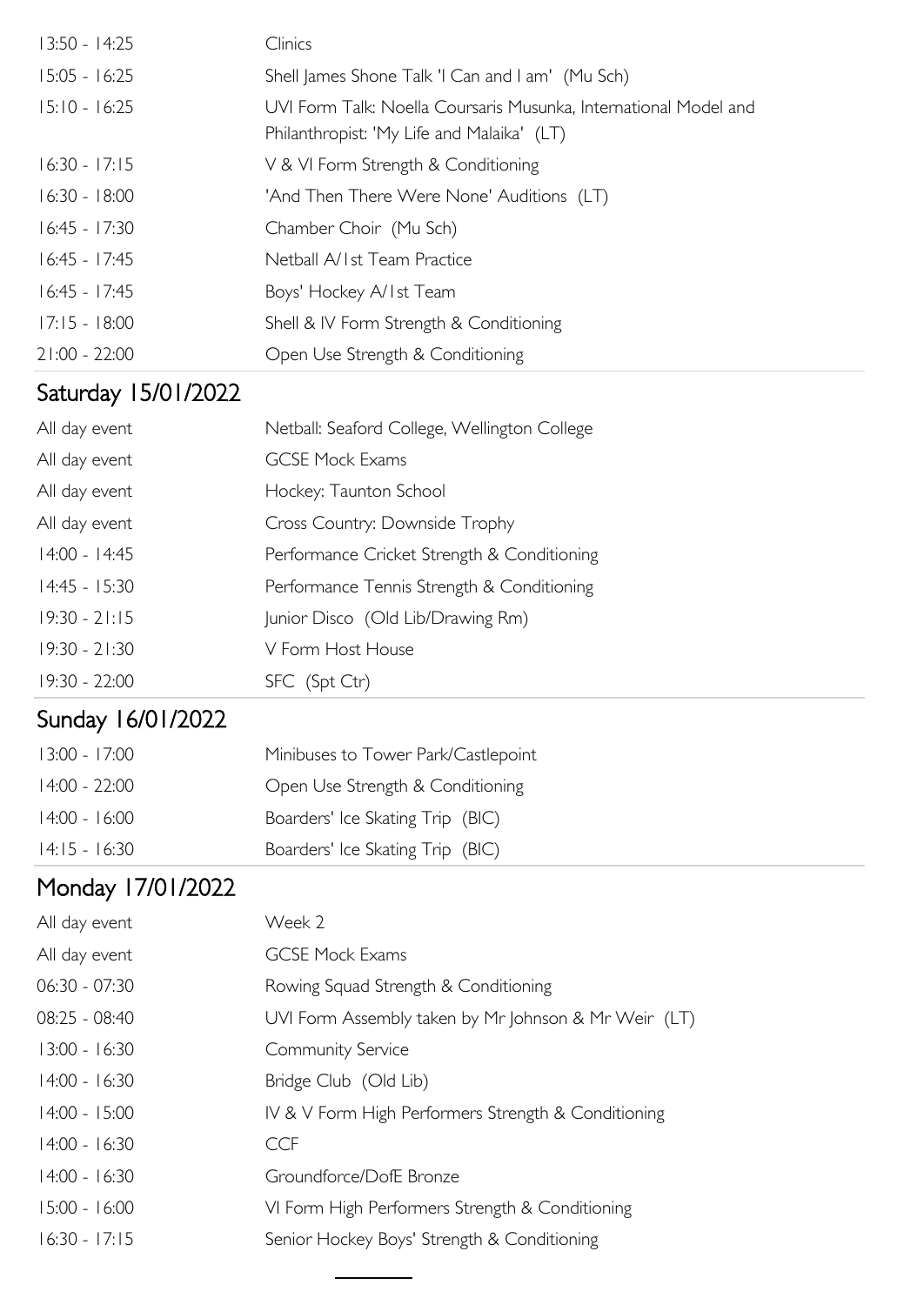| $16:45 - 17:30$    | DofE Clinics & Preparation                               |
|--------------------|----------------------------------------------------------|
| $17:00 - 17:30$    | House Tutor Period                                       |
| $17:15 - 18:00$    | Senior Netball Strength & Conditioning                   |
| $17:30 - 18:45$    | Senior Cricket                                           |
| $17:35 - 18:35$    | U18 Girls' Indoor Hockey                                 |
| $17:45 - 18:45$    | Symphonic Wind Orchestra (Mu Sch)                        |
| $17:45 - 18:45$    | Concert Band (Mu Sch)                                    |
| $17:45 - 18:45$    | <b>String Chamber Music</b>                              |
| $21:00 - 22:00$    | Open Use Strength & Conditioning                         |
| Tuesday 18/01/2022 |                                                          |
| All day event      | <b>GCSE Mock Exams</b>                                   |
| 06:45 - 07:45      | Shell & IV Form High Performers' Strength & Conditioning |
| 08:25 - 08:40      | LVI Form Assembly taken by HM (LT)                       |
| 08:25 - 08:40      | UVI Form Assembly taken by Mrs Hunter (Mu Sch)           |
| $10:30 - 12:30$    | Governors' Meeting: Property Sub-Committee (BCR)         |
| $10:30 - 11:30$    | IV Form Rehab Strength & Conditioning                    |
| $13:30 - 15:30$    | Singers' Masterclass with Julia Doyle (Mu Sch)           |
| $14:30 - 16:00$    | Shell Carousel                                           |
| $16:00 - 18:00$    | V & VI Form Strength & Conditioning                      |
| $16:45 - 18:00$    | Orchestra (Mu Sch)                                       |
| $17:00 - 18:00$    | MUN (Egdon)                                              |
| 18:30 - 19:15      | Shell Girls' Boarding Supper (Drawing Room)              |
| 19:00 - 20:00      | Yellow Hour (LG)                                         |

# Wednesday 19/01/2022

21:00 - 22:00 Open Use Strength & Conditioning

| <b>GCSE Mock Exams</b>                                  |
|---------------------------------------------------------|
| $CET$ $ 3+/14+$                                         |
| Rowing Squad Strength & Conditioning                    |
| House Assemblies                                        |
| Clinics                                                 |
| Chapel Choir (Mu Sch)                                   |
| Cantabile Choir (Mu Sch)                                |
| Bourne Academy & Canford School Reading Group (Dugdale) |
| UVI Form Testing                                        |
| V & VI Form Strength & Conditioning                     |
| Girls' Cricket Club                                     |
| Rowing Indoor Session                                   |
| Clubs & Activities                                      |
|                                                         |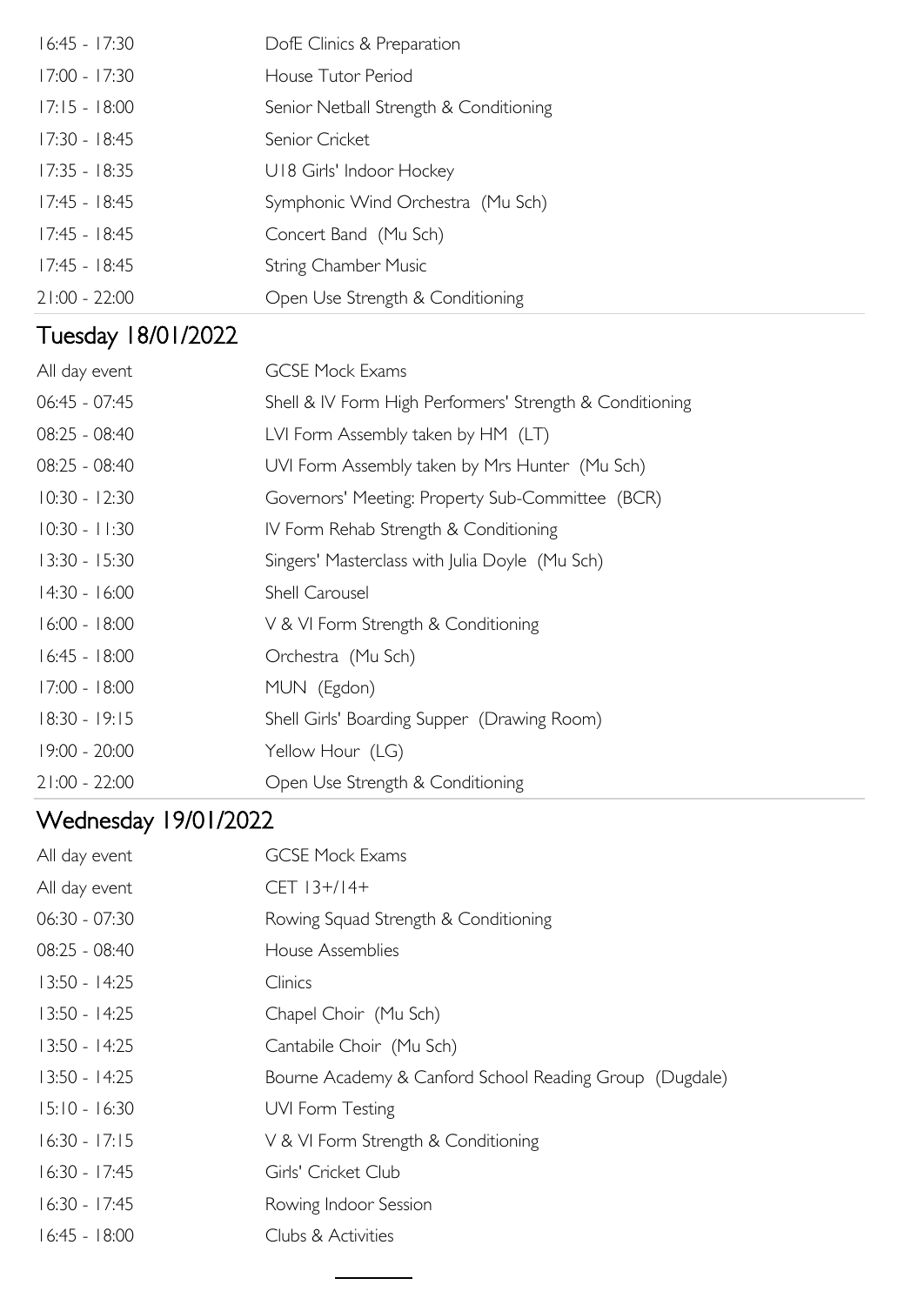| $16:45 - 18:00$ | Chamber Music (Mu Sch)                  |
|-----------------|-----------------------------------------|
| 17:00 - 18:00   | Drama Priority                          |
| $17:15 - 18:00$ | Shell & IV Form Strength & Conditioning |
| 19:20 - 20:30   | IV Form Scholars $(I \circ G)$          |
| $21:00 - 22:00$ | Open Use Strength & Conditioning        |

# Thursday 20/01/2022

| All day event   | Basketball:                                                  |
|-----------------|--------------------------------------------------------------|
| All day event   | <b>GCSE Mock Exams</b>                                       |
| All day event   | Rugby Union: Marlborough College                             |
| $06:45 - 07:45$ | V & VI Form High Performers' Strength & Conditioning         |
| $07:10 - 07:50$ | Girls' High Performance Cricket Group                        |
| $08:25 - 08:40$ | LVI Form Assembly taken by DN, NLH & HoS (LT)                |
| $09:30 - 12:30$ | LVI Form 'Why Languages Matter Conference' (Microsoft Teams) |
| $15:00 - 15:45$ | Girls Performance Hockey Strength & Conditioning             |
| $15:45 - 16:30$ | Senior Rowing Strength & Conditioning                        |
| $16:30 - 18:00$ | V & VI Form Strength & Conditioning                          |
| $17:00 - 18:00$ | Drama Priority                                               |
| $17:00 - 18:00$ | Jazz Band (Mu Sch)                                           |
| $19:00 - 20:00$ | 'Sounds of Canford' Formal Concert (Mu Sch)                  |
| $21:00 - 22:00$ | Open Use Strength & Conditioning                             |

# Friday 21/01/2022

| LVI Form 1st assessment (due midnight)                      |
|-------------------------------------------------------------|
| Shell & IV Form High Performers' Strength & Conditioning    |
| <b>GCSE Mock Exams</b>                                      |
| Shell Scholars' Lunch (Dugdale)                             |
| Chapel Choir (Mu Sch)                                       |
| Cantabile Choir (Mu Sch)                                    |
| Clinics                                                     |
| UVI Form Talk: Bob Tait, DRed UK: 'Life is for Living' (LT) |
| V Form EDI Presentation (Mu Sch)                            |
| V & VI Form Strength & Conditioning                         |
| Chamber Choir (Mu Sch)                                      |
| Netball A/1st Team Practice                                 |
| Boys' Hockey A/Ist Team                                     |
| Shell & IV Form Strength & Conditioning                     |
| SnowTrax End of Mocks Celebration (SnowTrax)                |
| Friday Foyer (LT)                                           |
| Open Use Strength & Conditioning                            |
|                                                             |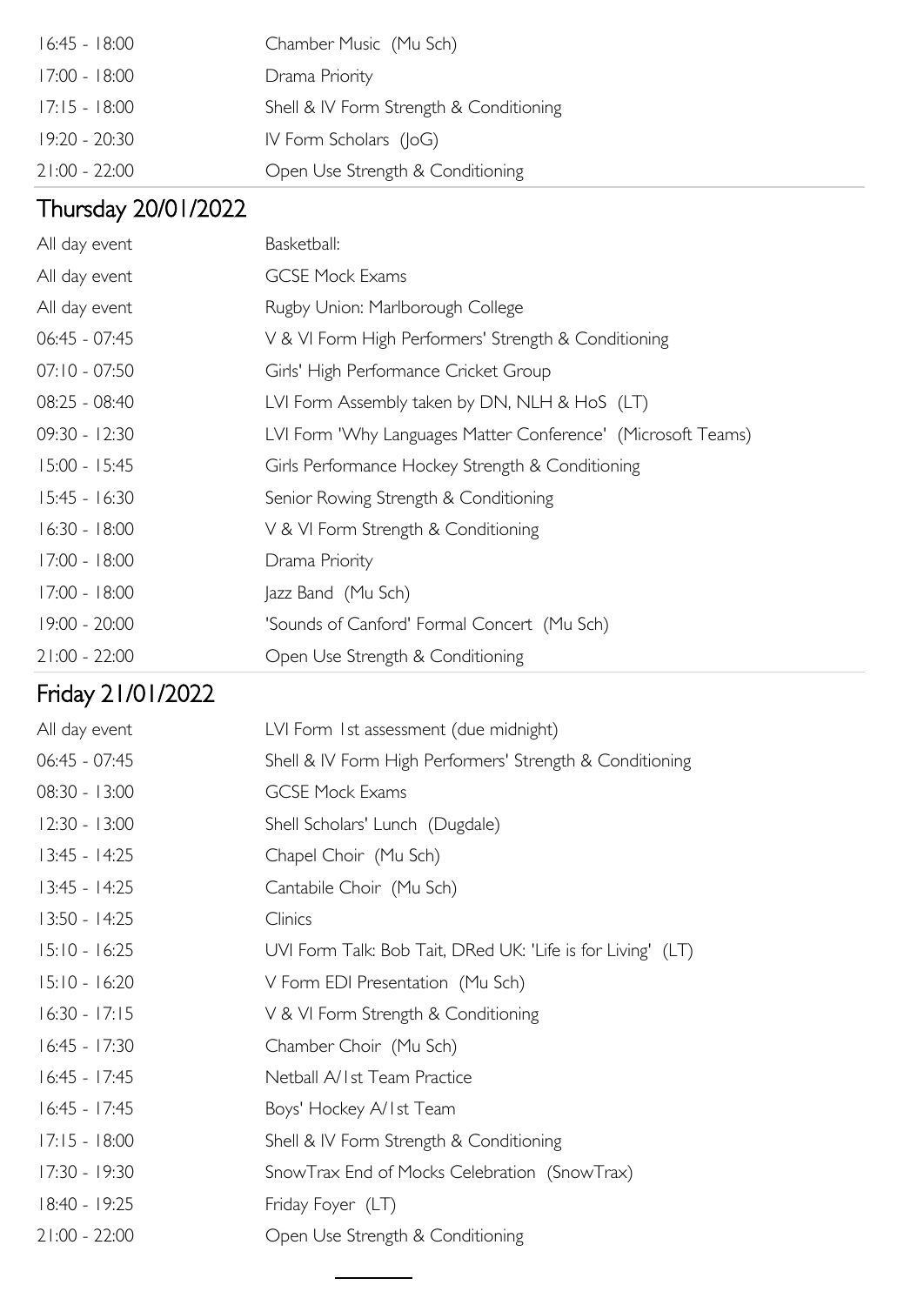# Saturday 22/01/2022

| All day event   | Football: Bryanston School                      |
|-----------------|-------------------------------------------------|
| All day event   | Netball: Churcher's College                     |
| All day event   | <b>GCSE Mock Exams finish</b>                   |
| All day event   | Badminton:                                      |
| All day event   | Hockey: Seaford College                         |
| All day event   | Lacrosse: Godolphin School, Milton Abbey School |
| $14:00 - 14:45$ | Performance Cricket Strength & Conditioning     |
| $14:45 - 15:30$ | Performance Tennis Strength & Conditioning      |
| $19:30 - 21:00$ | Shell Board Games (Old Lib)                     |
| $19:30 - 21:30$ | IV & V Form Grubber Evening (Nineveh)           |
| 19:30 - 22:00   | SFC (Spt Ctr)                                   |
| $21:00 - 22:00$ | Open Use Strength & Conditioning                |

# Sunday 23/01/2022

| All day event   | Real Tennis: The Hyde                |
|-----------------|--------------------------------------|
| $08:45 - 16:45$ | Pringle Trophy training (Bovington)  |
| $13:00 - 17:00$ | Minibuses to Tower Park/Castlepoint  |
| $14:00 - 22:00$ | Open Use Strength & Conditioning     |
| $14:00 - 16:00$ | Bake off/free swim/golf/Art workshop |
|                 |                                      |

## Monday 24/01/2022

| All day event   | Week I                                              |
|-----------------|-----------------------------------------------------|
| $06:30 - 07:30$ | Rowing Squad Strength & Conditioning                |
| $08:25 - 08:40$ | LVI Form Assembly taken by Mr Allen (AH)            |
| $13:00 - 16:30$ | Community Service                                   |
| $13:45 - 16:30$ | Clay Pigeon Shooting                                |
| $14:00 - 16:30$ | Bridge Club (Old Lib)                               |
| $14:00 - 15:00$ | IV & V Form High Performers Strength & Conditioning |
| $14:00 - 16:30$ | <b>CCF</b>                                          |
| $14:00 - 16:30$ | Groundforce/DofE Bronze                             |
| $14:00 - 16:30$ | V Form Enterprises Start                            |
| $15:00 - 16:00$ | VI Form High Performers Strength & Conditioning     |
| $16:30 - 17:15$ | Senior Hockey Boys' Strength & Conditioning         |
| $16:45 - 17:30$ | DofE Clinics & Preparation                          |
| $17:00 - 17:30$ | House Tutor Period                                  |
| $17:15 - 18:00$ | Senior Netball Strength & Conditioning              |
| 17:30 - 18:45   | Senior Cricket                                      |
| $17:35 - 18:35$ | U18 Girls' Indoor Hockey                            |
| $17:45 - 18:45$ | Symphonic Wind Orchestra (Mu Sch)                   |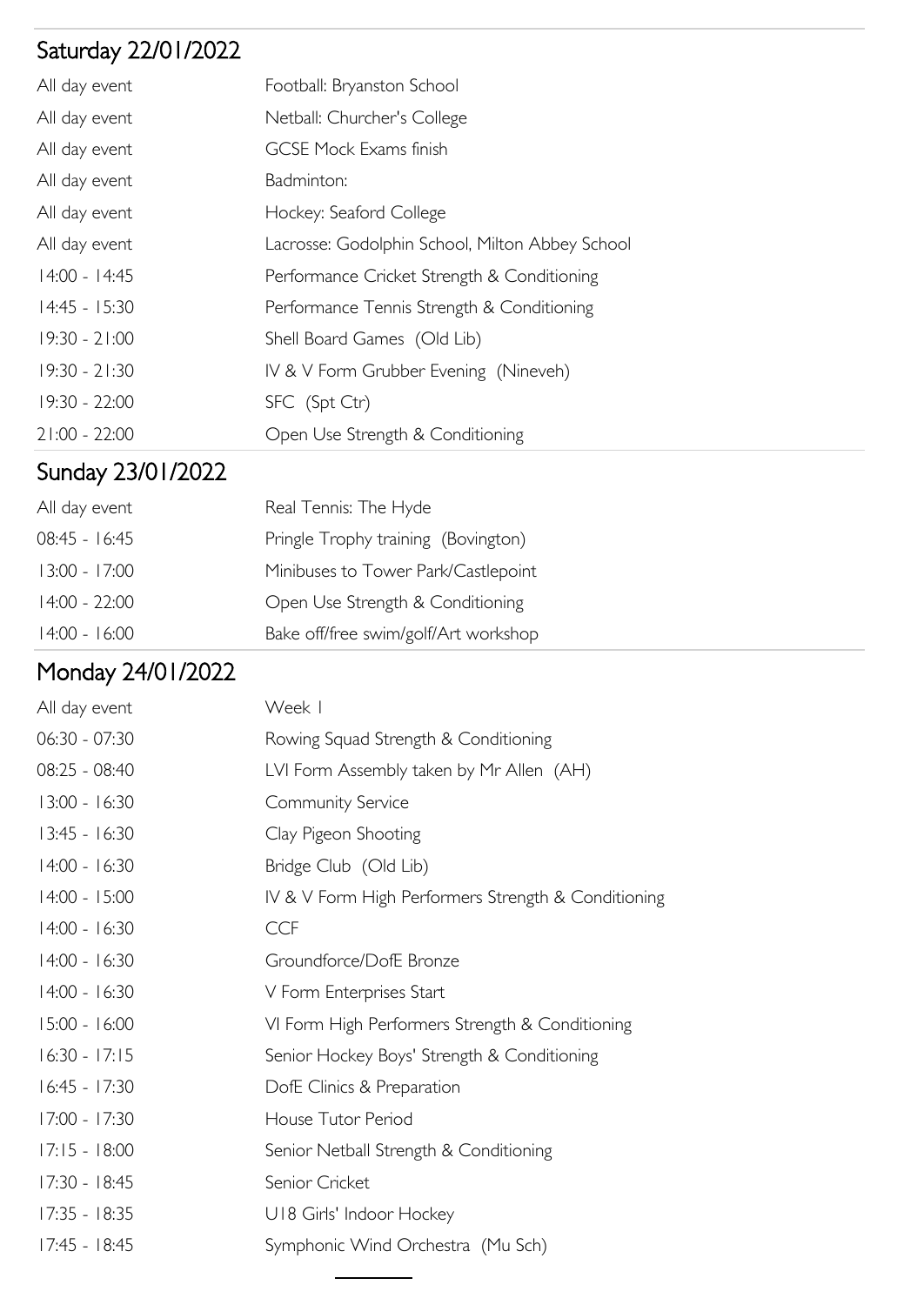| 17:45 - 18:45   | Concert Band (Mu Sch)            |
|-----------------|----------------------------------|
| 17:45 - 18:45   | <b>String Chamber Music</b>      |
| $21:00 - 22:00$ | Open Use Strength & Conditioning |

## Tuesday 25/01/2022

| All day event   | <b>Burns Night</b>                                        |
|-----------------|-----------------------------------------------------------|
| 06:45 - 07:45   | Shell & IV Form High Performers' Strength & Conditioning  |
| 08:25 - 08:40   | Shell Assembly taken by Mr Allen (AH)                     |
| $10:30 - 11:30$ | IV Form Rehab Strength & Conditioning                     |
| $13:00 - 17:30$ | RSE Training Session (Egdon)                              |
| $14:30 - 16:00$ | Shell Carousel                                            |
| $16:00 - 18:00$ | V & VI Form Strength & Conditioning                       |
| $16:15 - 17:45$ | Morrisby Aptitudes Testing (Hensen)                       |
| $16:15 - 17:45$ | Morrisby Aptitudes Testing (Lovelace)                     |
| $16:15 - 17:45$ | Morrisby Aptitudes Testing (Turing)                       |
| $16:30 - 17:45$ | House Squash                                              |
| $16:45 - 18:00$ | Orchestra (Mu Sch)                                        |
| 17:30 - 18:30   | Informal HsMs Meeting                                     |
| $18:00 - 21:30$ | V Form Spanish Tapas & Salsa Evening (Aruba, Bournemouth) |
| $18:30 - 19:15$ | IV Form Girls' Boarding Supper (Drawing Room)             |
| $21:00 - 22:00$ | Open Use Strength & Conditioning                          |
|                 |                                                           |

# Wednesday 26/01/2022

| All day event   | LVI Form Tutor comment (due midnight)                                      |
|-----------------|----------------------------------------------------------------------------|
| $06:30 - 07:30$ | Rowing Squad Strength & Conditioning                                       |
| 08:25 - 08:40   | House Assemblies                                                           |
| $13:50 - 14:25$ | Clinics                                                                    |
| $13:50 - 14:25$ | Chapel Choir (Mu Sch)                                                      |
| $13:50 - 14:25$ | Cantabile Choir (Mu Sch)                                                   |
| $15:10 - 16:30$ | UVI Form Testing                                                           |
| $16:30 - 17:15$ | V & VI Form Strength & Conditioning                                        |
| 16:30 - 17:45   | Girls' Cricket Club                                                        |
| 16:30 - 17:45   | Rowing Indoor Session                                                      |
| 16:30 - 17:45   | Morrisby Aptitudes Testing (Lovelace)                                      |
| $16:30 - 17:45$ | Morrisby Aptitudes Testing (Hensen)                                        |
| $16:45 - 18:00$ | Clubs & Activities                                                         |
| $16:45 - 18:00$ | Chamber Music (Mu Sch)                                                     |
| $17:00 - 18:00$ | Drama Priority                                                             |
| $17:15 - 18:00$ | Shell & IV Form Strength & Conditioning                                    |
| $18:00 - 23:00$ | 'Curious Incident of the Dog in the Night Time' IV/V Form Drama (Mayflower |
|                 |                                                                            |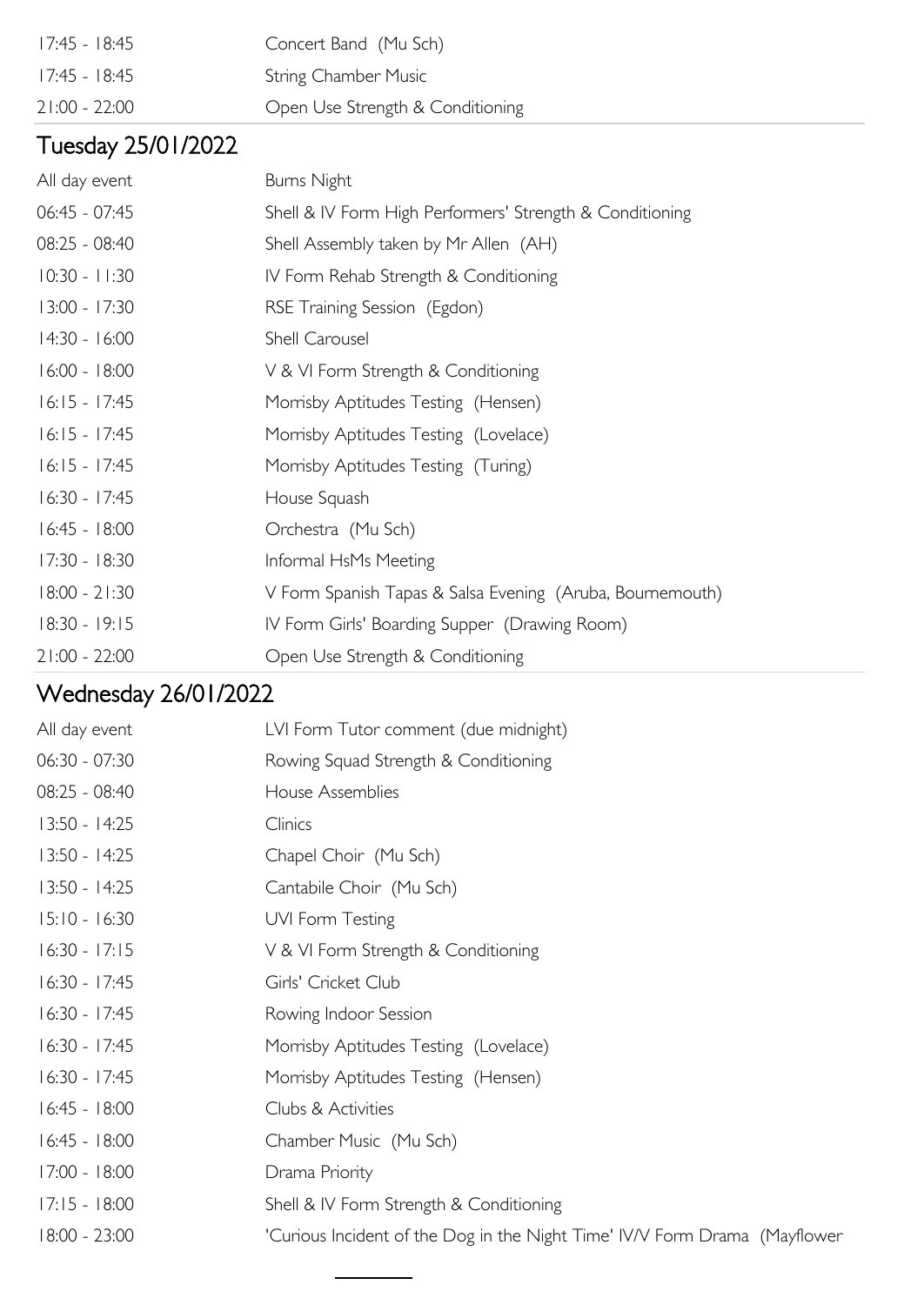|                 | Theatre, Southampton)                 |
|-----------------|---------------------------------------|
| 18:30 - 19:15   | Marriotts House Supper (Drawing Room) |
| $21:00 - 22:00$ | Open Use Strength & Conditioning      |

#### Thursday 27/01/2022

| All day event   | Cross Country: Sherborne Girls                       |
|-----------------|------------------------------------------------------|
| All day event   | Squash: Clayesmore School                            |
| All day event   | Badminton: Sherborne School                          |
| All day event   | Hockey: Clayesmore School                            |
| All day event   | IV & UVI Form 1st assessment (due midnight)          |
| All day event   | Holocaust Memorial Day                               |
| $06:45 - 07:45$ | V & VI Form High Performers' Strength & Conditioning |
| $07:10 - 07:50$ | Girls' High Performance Cricket Group                |
| 08:25 - 08:40   | IV Form Assembly taken by Mr Allen (AH)              |
| $10:40 - 11:10$ | The Forum (Egdon)                                    |
| $15:00 - 15:45$ | Girls Performance Hockey Strength & Conditioning     |
| $15:45 - 16:30$ | Senior Rowing Strength & Conditioning                |
| $16:15 - 17:45$ | Morrisby Aptitudes Testing (Lovelace)                |
| $16:15 - 17:45$ | Morrisby Aptitudes Testing (Hensen)                  |
| $16:15 - 17:45$ | Morrisby Aptitudes Testing (Turing)                  |
| $16:30 - 18:00$ | V & VI Form Strength & Conditioning                  |
| 17:00 - 18:00   | Drama Priority                                       |
| $17:00 - 18:00$ | Jazz Band (Mu Sch)                                   |
| $17:15 - 17:45$ | 'Sounds of Canford' Informal Concert (Mu Sch)        |
| 18:30 - 19:15   | Beaufort House Supper (Drawing Room)                 |
| $21:00 - 22:00$ | Open Use Strength & Conditioning                     |

#### Friday 28/01/2022

| All day event   | Mufti Day                                                |
|-----------------|----------------------------------------------------------|
| $06:45 - 07:45$ | Shell & IV Form High Performers' Strength & Conditioning |
| $08:25 - 08:40$ | UVI Form Assembly taken by Mr Baldwin & Mr Weir (AH)     |
| $13:00 - 15:00$ | de Lacy Junior Parents' Drinks (de Lacy)                 |
| $14:00 - 14:00$ | Fixed Exeat begins                                       |
| 16:00 - 18:00   | U16 and U19 Regional Netball Finals (Bournemouth)        |

#### Saturday 29/01/2022

| All day event | Fixed Exeat              |
|---------------|--------------------------|
| All day event | Netball: Regional finals |

#### Sunday 30/01/2022

21:30 - 21:30 Fixed Exeat ends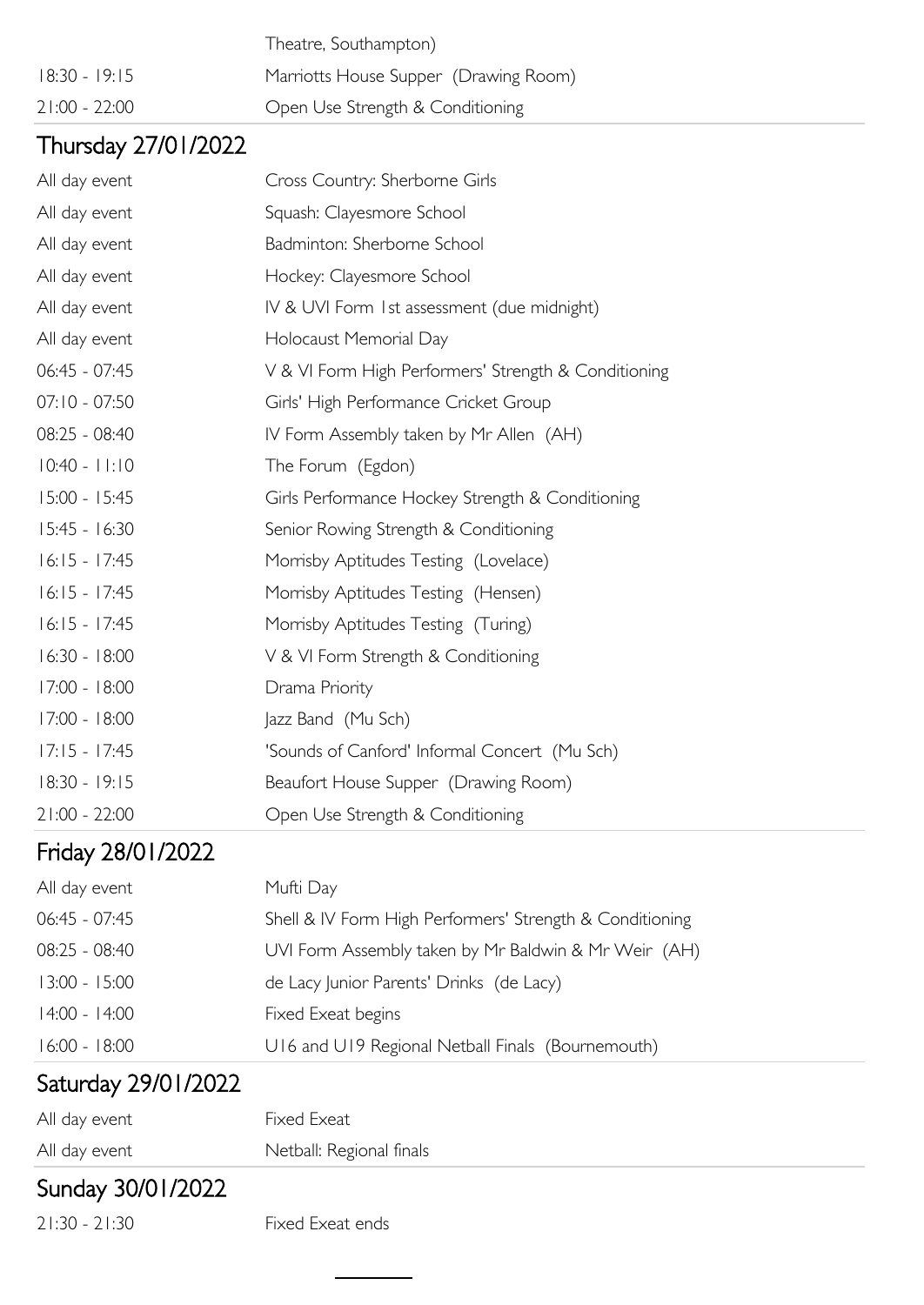# Monday 31/01/2022

| All day event   | Week 2                                                      |
|-----------------|-------------------------------------------------------------|
| All day event   | Music Scholarship Day                                       |
| 06:30 - 07:30   | Rowing Squad Strength & Conditioning                        |
| 08:25 - 08:40   | V Form Assembly taken by Mr Baldwin & Mr Doherty (AH)       |
| $13:00 - 16:30$ | Community Service                                           |
| $14:00 - 16:30$ | Bridge Club (Old Lib)                                       |
| 14:00 - 15:00   | IV & V Form High Performers Strength & Conditioning         |
| $14:00 - 16:30$ | <b>CCF</b>                                                  |
| $14:00 - 16:30$ | Groundforce/DofE Bronze                                     |
| $14:00 - 16:30$ | V Form Enterprises                                          |
| 15:00 - 16:00   | VI Form High Performers Strength & Conditioning             |
| 16:00 - 17:30   | LVI Form Geography Test                                     |
| $16:30 - 17:15$ | Senior Hockey Boys' Strength & Conditioning                 |
| $16:45 - 17:30$ | DofE Clinics & Preparation                                  |
| 17:00 - 18:00   | Governors' Meeting: JCC Sub-Committee (BCR)                 |
| $17:00 - 17:30$ | House Tutor Period                                          |
| $17:15 - 18:00$ | Senior Netball Strength & Conditioning                      |
| 17:30 - 18:45   | Senior Cricket                                              |
| $17:35 - 18:35$ | U18 Girls' Indoor Hockey                                    |
| $17:45 - 18:45$ | Symphonic Wind Orchestra (Mu Sch)                           |
| $17:45 - 18:45$ | Concert Band (Mu Sch)                                       |
| $17:45 - 18:45$ | <b>String Chamber Music</b>                                 |
| 18:00 - 20:00   | Governors' Meeting: Education & Safeguarding Committee (LG) |
| 18:00 - 19:00   | Sport Scholars' Physical Development Testing                |
| $18:30 - 19:15$ | de Lacy House Supper (Drawing Room)                         |
| $21:00 - 22:00$ | Open Use Strength & Conditioning                            |

# Tuesday 01/02/2022

| All day event   | Music Scholarship Day                                    |
|-----------------|----------------------------------------------------------|
| All day event   | EDI Theme: LGBT History Month                            |
| All day event   | EDI Theme: Race Equalities Week                          |
| All day event   | Chinese New Year                                         |
| $06:45 - 07:45$ | Shell & IV Form High Performers' Strength & Conditioning |
| $08:25 - 08:40$ | Chapel: IV & V Form (AH)                                 |
| $10:30 - 11:30$ | IV Form Rehab Strength & Conditioning                    |
| $14:30 - 16:00$ | <b>Shell Carousel</b>                                    |
| $16:00 - 18:00$ | V & VI Form Strength & Conditioning                      |
| $16:30 - 18:30$ | V Form Parents' Meeting (Virtual)                        |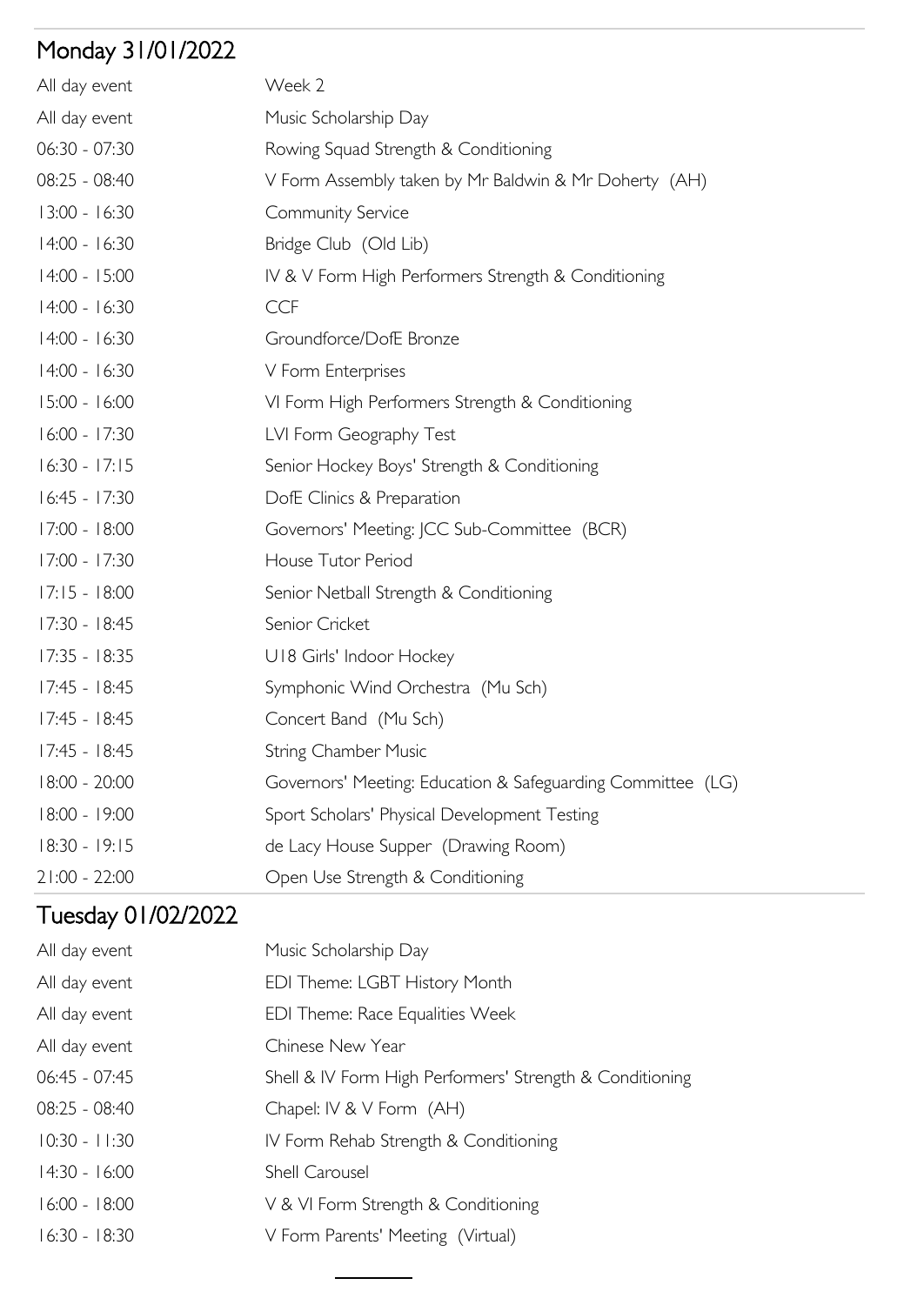| 16:30 - 17:45   | House Squash                           |
|-----------------|----------------------------------------|
| $16:45 - 18:00$ | Orchestra (Mu Sch)                     |
| $17:15 - 17:45$ | IV Form Library Committee (Dugdale)    |
| $18:30 - 19:15$ | Monteacute House Supper (Drawing Room) |
| $21:00 - 22:00$ | Open Use Strength & Conditioning       |

# Wednesday 02/02/2022

| All day event   | IV Form Tutor report (due midnight)          |
|-----------------|----------------------------------------------|
| All day event   | UVI Form Tutor comment (due midnight)        |
| 06:30 - 07:30   | Rowing Squad Strength & Conditioning         |
| 08:25 - 08:40   | House Assemblies                             |
| $12:30 - 13:00$ | Shell Scholars' Lunch (Sal Ch)               |
| $13:50 - 14:25$ | Clinics                                      |
| $13:50 - 14:25$ | Chapel Choir (Mu Sch)                        |
| $13:50 - 14:25$ | Cantabile Choir (Mu Sch)                     |
| $15:10 - 16:30$ | UVI Form Testing                             |
| $16:30 - 17:15$ | V & VI Form Strength & Conditioning          |
| $16:30 - 17:45$ | Girls' Cricket Club                          |
| $16:30 - 17:45$ | Rowing Indoor Session                        |
| $16:45 - 18:00$ | Clubs & Activities                           |
| $16:45 - 18:00$ | Chamber Music (Mu Sch)                       |
| $17:00 - 18:00$ | Drama Priority                               |
| $17:15 - 18:00$ | Shell & IV Form Strength & Conditioning      |
| 18:00 - 19:00   | Sport Scholars' Physical Development Testing |
| 19:20 - 20:30   | IV Form Scholars (JoG)                       |
| $21:00 - 22:00$ | Open Use Strength & Conditioning             |

# Thursday 03/02/2022

| All day event   | Cross Country: Studland Stampede                              |
|-----------------|---------------------------------------------------------------|
| All day event   | Hockey: Millfield School                                      |
| All day event   | Rugby Sevens: Bryanston School, Winchester College            |
| All day event   | Time to Talk Day                                              |
| $06:45 - 07:45$ | V & VI Form High Performers' Strength & Conditioning          |
| $07:10 - 07:50$ | Girls' High Performance Cricket Group                         |
| 08:25 - 08:40   | Shell Assembly taken by Mr Baldwin, Mr Johnson & Mr Weir (LT) |
| 08:25 - 08:40   | Chapel: VI Form (AH)                                          |
| $15:00 - 15:45$ | Girls Performance Hockey Strength & Conditioning              |
| $15:45 - 16:30$ | Senior Rowing Strength & Conditioning                         |
| $16:30 - 18:00$ | V & VI Form Strength & Conditioning                           |
| $17:00 - 18:00$ | Drama Priority                                                |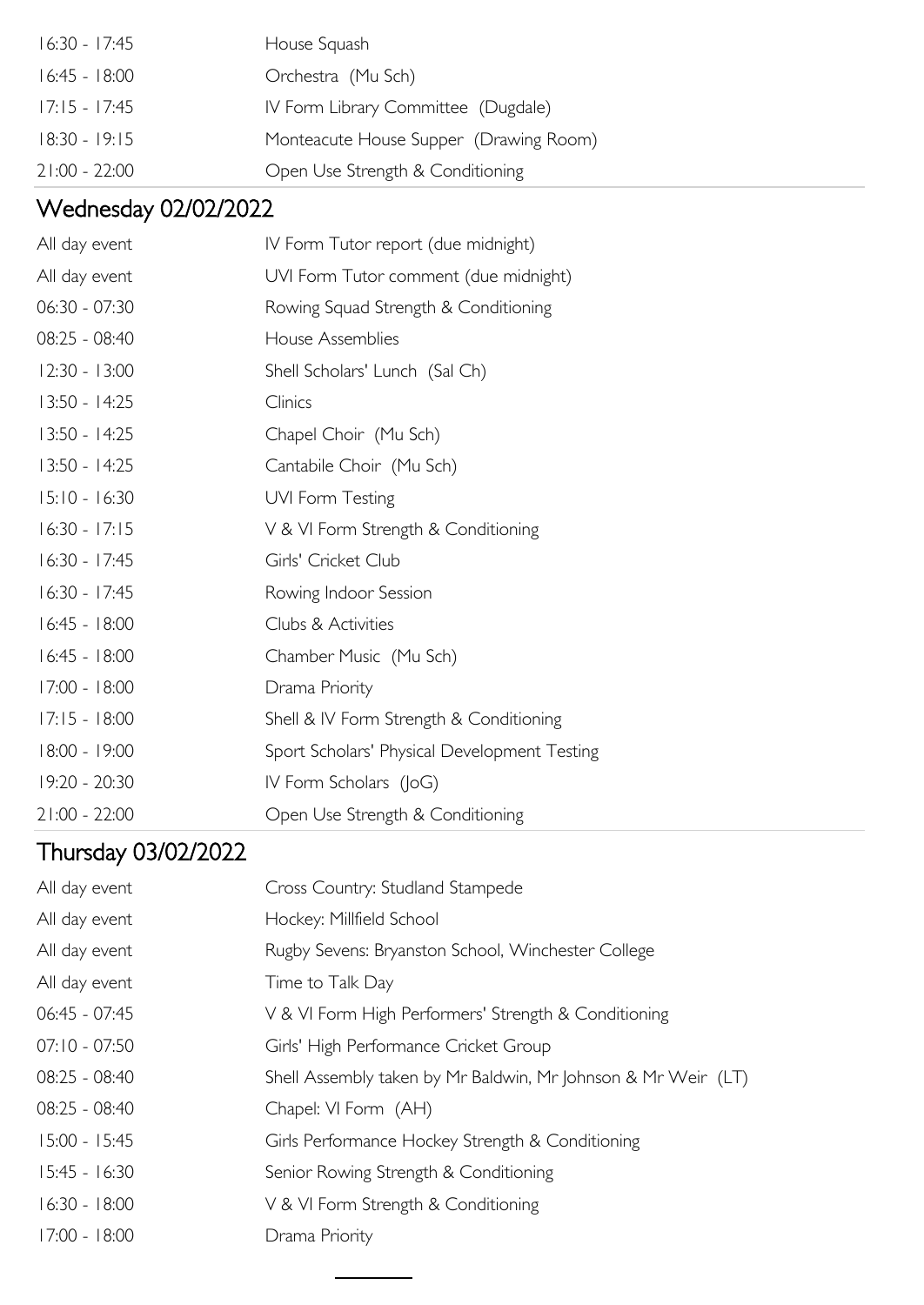| 17:00 - 18:00   | Jazz Band (Mu Sch)                            |
|-----------------|-----------------------------------------------|
| 17:15 - 17:45   | 'Sounds of Canford' Informal Concert (Mu Sch) |
| 19:00 - 21:00   | Shell Poetry & Music Evening (Mu Sch)         |
| $21:00 - 22:00$ | Open Use Strength & Conditioning              |

## Friday 04/02/2022

| All day event   | 13+ Boys' Sport Scholarship Day                              |
|-----------------|--------------------------------------------------------------|
| All day event   | Shell 1st assessment (due midnight)                          |
| $06:45 - 07:45$ | Shell & IV Form High Performers' Strength & Conditioning     |
| 08:25 - 08:40   | Shell Assembly taken by Mr Johnson (AH)                      |
| $13:45 - 14:25$ | Chapel Choir (Mu Sch)                                        |
| $13:45 - 14:25$ | Cantabile Choir (Mu Sch)                                     |
| $13:50 - 14:25$ | <b>Clinics</b>                                               |
| $15:10 - 16:25$ | UVI Form Talk: John Bowers, Ex-prisoner: 'Inside Times' (LT) |
| $16:30 - 17:15$ | V & VI Form Strength & Conditioning                          |
| $16:45 - 17:30$ | Chamber Choir (Mu Sch)                                       |
| $16:45 - 17:45$ | Netball A/Ist Team Practice                                  |
| $16:45 - 17:45$ | Boys' Hockey A/Ist Team                                      |
| $17:15 - 18:00$ | Shell & IV Form Strength & Conditioning                      |
| $18:30 - 22:15$ | RETHINK (Poole Lighthouse)                                   |
| $18:30 - 19:15$ | School House Supper (Drawing Room)                           |
| $21:00 - 22:00$ | Open Use Strength & Conditioning                             |

# Saturday 05/02/2022

| Sunday 06/02/2022 |                                             |
|-------------------|---------------------------------------------|
| $21:00 - 22:00$   | Open Use Strength & Conditioning            |
| 19:30 - 22:00     | SFC (Spt Ctr)                               |
| 19:30 - 22:00     | V Form Formal Dinner (GH)                   |
| $18:20 - 21:30$   | Shell & IV Form Cinema Trip (Tower Park)    |
| $14:45 - 15:30$   | Performance Tennis Strength & Conditioning  |
| 14:00 - 14:45     | Performance Cricket Strength & Conditioning |
| $11:00 - 13:30$   | Friends of Canford Shooting Morning         |
| All day event     | Lacrosse: Bournemouth Town Lacrosse Club    |
| All day event     | Rowing: Hampton Head                        |
| All day event     | Netball: Bryanston School                   |
| All day event     | Football: Milton Abbey School               |
| All day event     | Hockey: King's College, Taunton             |

| All day event   | Rugby Sevens: Bishop Wordsworth's School, Brighton College, Epsom College, |
|-----------------|----------------------------------------------------------------------------|
|                 | Royal Hospital School, Seaford College                                     |
| $10:30 - 11:00$ | Sunday Chapel (AH)                                                         |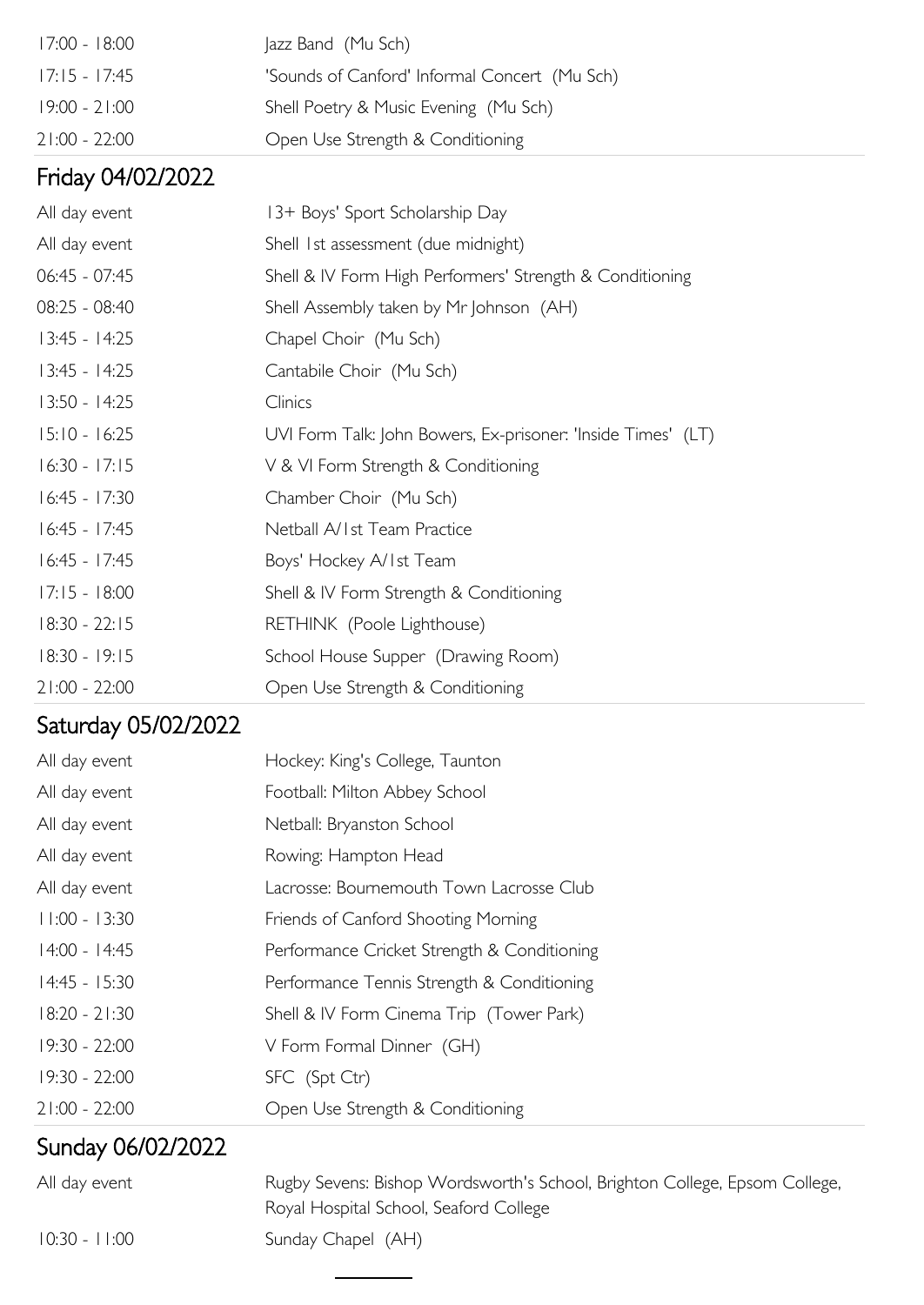| $13:00 - 17:00$ | Minibuses to Tower Park/Castlepoint |
|-----------------|-------------------------------------|
| 14:00 - 22:00   | Open Use Strength & Conditioning    |
| 4:00 - 16:00    | Fun Sport Games                     |

## Monday 07/02/2022

| All day event   | Week I                                              |
|-----------------|-----------------------------------------------------|
| All day event   | 13+ Girls' Sports Scholarship Day                   |
| All day event   | Race Equality Matters Week                          |
| 06:30 - 07:30   | Rowing Squad Strength & Conditioning                |
| 08:25 - 08:40   | V Form Assembly taken by Mr Allen (AH)              |
| $13:00 - 16:30$ | Community Service                                   |
| $14:00 - 16:30$ | Bridge Club (Old Lib)                               |
| $14:00 - 15:00$ | IV & V Form High Performers Strength & Conditioning |
| $14:00 - 16:30$ | <b>CCF</b>                                          |
| $14:00 - 16:30$ | Groundforce/DofE Bronze                             |
| $14:00 - 16:30$ | V Form Enterprises                                  |
| $14:00 - 16:00$ | CCF Royal Navy orienteering (Upton Country Park)    |
| 15:00 - 16:00   | VI Form High Performers Strength & Conditioning     |
| 15:00 - 20:00   | Trip to City Reach (Northam, Southmapton)           |
| $16:30 - 17:15$ | Senior Hockey Boys' Strength & Conditioning         |
| 16:30 - 19:30   | SH 5ths Skittle Eve (Coach & Horses, Wimborne)      |
| $16:45 - 17:30$ | DofE Clinics & Preparation                          |
| 17:00 - 17:30   | House Tutor Period                                  |
| $17:15 - 18:00$ | Senior Netball Strength & Conditioning              |
| 17:30 - 18:45   | Senior Cricket                                      |
| $17:35 - 18:35$ | U18 Girls' Indoor Hockey                            |
| $17:45 - 18:45$ | Symphonic Wind Orchestra (Mu Sch)                   |
| $17:45 - 18:45$ | Concert Band (Mu Sch)                               |
| 17:45 - 18:45   | <b>String Chamber Music</b>                         |
| 21:00 - 22:00   | Open Use Strength & Conditioning                    |

## Tuesday 08/02/2022

| All day event   | Shell Tutor comment (due midnight)                                                   |
|-----------------|--------------------------------------------------------------------------------------|
| All day event   | Rugby Union: Corfe Hills School                                                      |
| 06:45 - 07:45   | Shell & IV Form High Performers' Strength & Conditioning                             |
| $08:15 - 16:30$ | V Form Art Oxford Trip (Pitt Rivers Museum, Oxford, Modern Art Oxford,)              |
| 08:25 - 08:40   | Chapel: Shells & IV Form (AH)                                                        |
| $10:30 - 11:30$ | IV Form Rehab Strength & Conditioning                                                |
| $11:30 - 19:00$ | Britten Sinfonia Chamber Ensemble in Residence (Workshops/Masterclasses)<br>(Mu Sch) |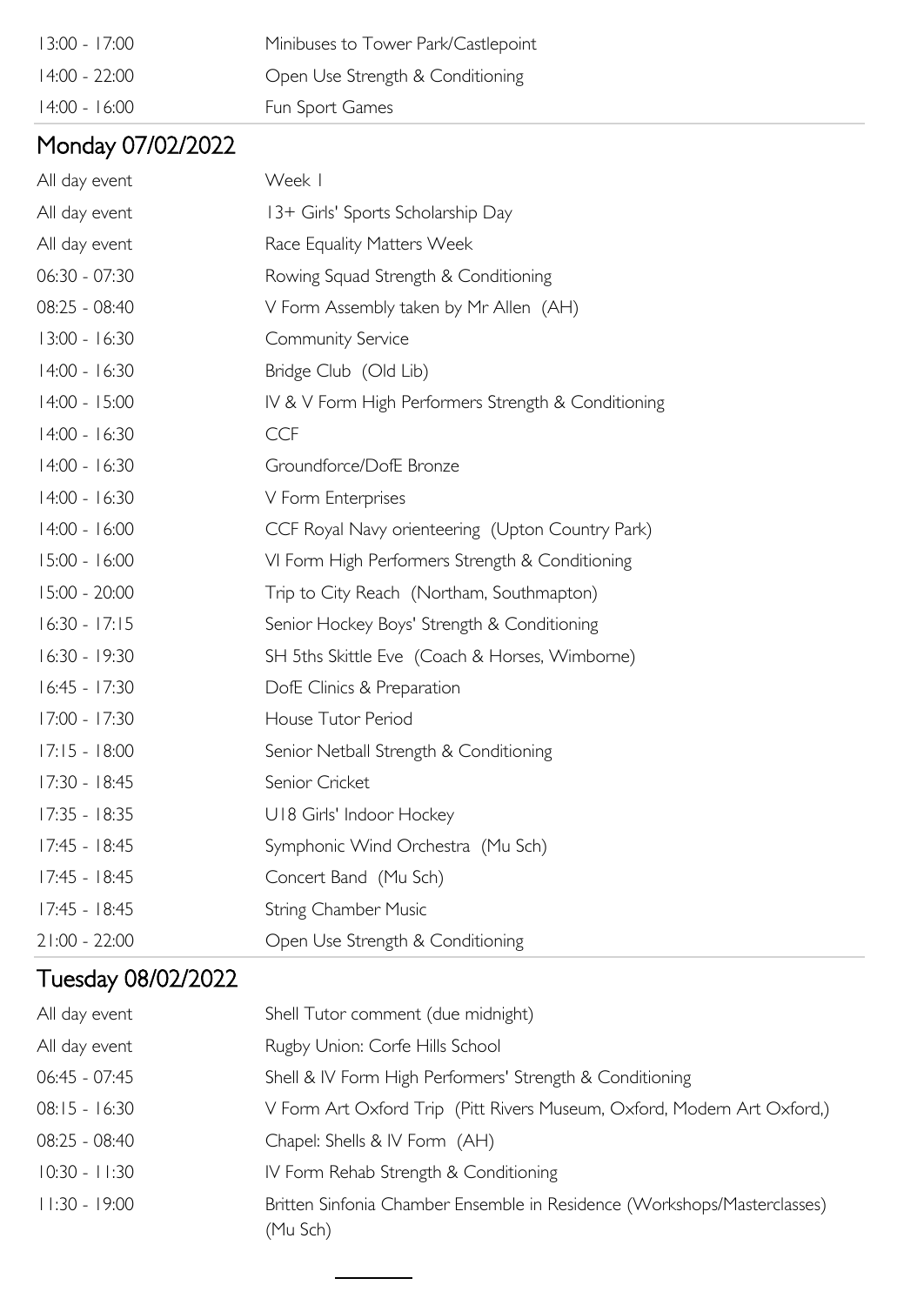| $14:30 - 16:00$ | Shell Carousel                                                                         |
|-----------------|----------------------------------------------------------------------------------------|
| $16:00 - 18:00$ | V & VI Form Strength & Conditioning                                                    |
| $16:00 - 17:00$ | VI Form Linguists' Talk: Jess Chippendale (Egdon)                                      |
| $16:30 - 17:45$ | House Squash                                                                           |
| $16:45 - 18:00$ | Orchestra (Mu Sch)                                                                     |
| $17:00 - 21:00$ | Debating Competition at Bournemouth School for Girls (Bournemouth School<br>For Girls) |
| $18:00 - 21:30$ | Marriotts House Ice Skating Trip (BIC Bournemouth)                                     |
| $21:00 - 22:00$ | Open Use Strength & Conditioning                                                       |

# Wednesday 09/02/2022

| All day event   | Vaccination Clinic (Spt Ctr)                                                         |
|-----------------|--------------------------------------------------------------------------------------|
| All day event   | Cricket: Godolphin School                                                            |
| 06:30 - 07:30   | Rowing Squad Strength & Conditioning                                                 |
| 08:25 - 08:40   | House Assemblies                                                                     |
| 08:45 - 18:00   | Britten Sinfonia Chamber Ensemble in Residence (Workshops/Masterclasses)<br>(Mu Sch) |
| $12:30 - 13:00$ | Shell Scholars' Lunch (Sal Ch)                                                       |
| $13:50 - 14:25$ | Clinics                                                                              |
| $13:50 - 14:25$ | Chapel Choir (Mu Sch)                                                                |
| 13:50 - 14:25   | Cantabile Choir (Mu Sch)                                                             |
| $15:10 - 16:30$ | UVI Form Testing                                                                     |
| $16:30 - 17:30$ | Governors' Meeting: Health & Safety Committee (BCR)                                  |
| $16:30 - 17:15$ | V & VI Form Strength & Conditioning                                                  |
| 16:30 - 17:45   | Girls' Cricket Club                                                                  |
| 16:30 - 17:45   | Rowing Indoor Session                                                                |
| 16:30 - 17:30   | Cardiff Uni Talk re applying to Med/Dentistry (Dugdale)                              |
| $16:45 - 18:00$ | Clubs & Activities                                                                   |
| $16:45 - 18:00$ | Chamber Music (Mu Sch)                                                               |
| 17:00 - 18:00   | Drama Priority                                                                       |
| $17:15 - 18:00$ | Shell & IV Form Strength & Conditioning                                              |
| $19:30 - 21:00$ | Chamber Music Concert (Mu Sch)                                                       |
| $21:00 - 22:00$ | Open Use Strength & Conditioning                                                     |

# Thursday 10/02/2022

| Hockey: Marlborough College                          |
|------------------------------------------------------|
| Netball: U15 PEDSSA competition                      |
| V & VI Form High Performers' Strength & Conditioning |
| Girls' High Performance Cricket Group                |
| Chapel: VI Form (AH)                                 |
| VI Form Drama: 'Life of Pi' (London)                 |
|                                                      |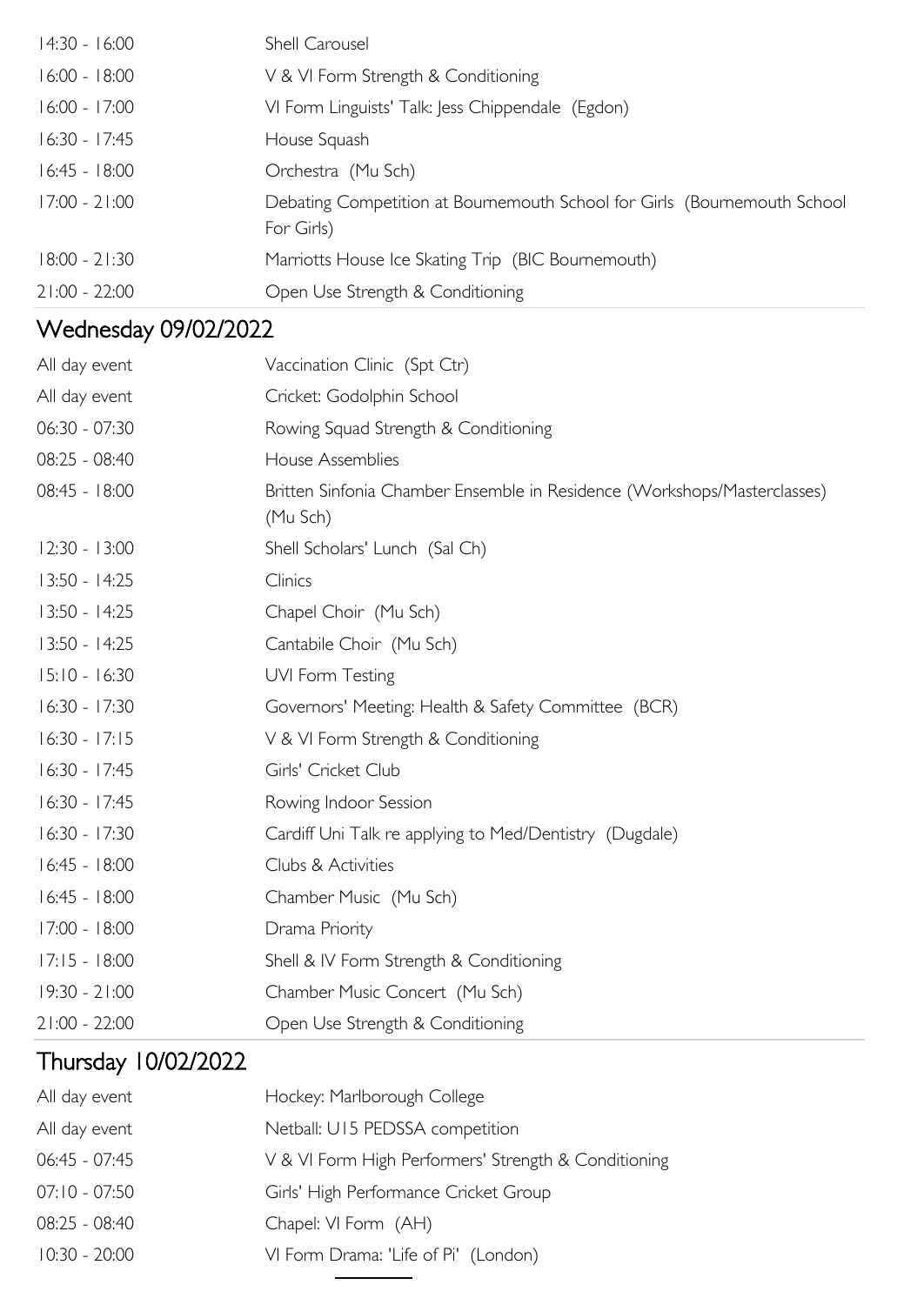| $15:00 - 15:45$     | Girls Performance Hockey Strength & Conditioning                        |
|---------------------|-------------------------------------------------------------------------|
| $15:45 - 16:30$     | Senior Rowing Strength & Conditioning                                   |
| $16:30 - 18:00$     | V & VI Form Strength & Conditioning                                     |
| 17:00 - 18:00       | Drama Priority                                                          |
| 17:00 - 18:00       | Jazz Band (Mu Sch)                                                      |
| $17:15 - 17:45$     | 'Sounds of Canford' Informal Concert (Mu Sch)                           |
| 19:00 - 22:00       | Wimborne Charity Concert (AH)                                           |
| $21:00 - 22:00$     | Open Use Strength & Conditioning                                        |
| Friday 11/02/2022   |                                                                         |
| All day event       | International Day of Women and Girls in Science                         |
| 06:45 - 07:45       | Shell & IV Form High Performers' Strength & Conditioning                |
| $13:45 - 14:25$     | Chapel Choir (Mu Sch)                                                   |
| $13:45 - 14:25$     | Cantabile Choir (Mu Sch)                                                |
| $13:50 - 14:25$     | Clinics                                                                 |
| $15:10 - 16:25$     | UVI Form Talk: Giles Duley, OC, Photographer: 'Becoming the Story' (AH) |
| $15:10 - 16:25$     | Shell Talk: Jemma Roye (TBC)                                            |
| $16:30 - 17:15$     | V & VI Form Strength & Conditioning                                     |
| $16:45 - 17:30$     | Chamber Choir (Mu Sch)                                                  |
| $16:45 - 17:45$     | Netball A/1st Team Practice                                             |
| $16:45 - 17:45$     | Boys' Hockey A/Ist Team                                                 |
| $17:15 - 18:00$     | Shell & IV Form Strength & Conditioning                                 |
| $18:30 - 19:15$     | V Form Girls' Boarding Supper (Drawing Room)                            |
| 18:40 - 19:25       | Friday Foyer (LT)                                                       |
| $20:30 - 21:15$     | de Lacy House Families                                                  |
| $21:00 - 22:00$     | Open Use Strength & Conditioning                                        |
| Saturday 12/02/2022 |                                                                         |
| $12:00 - 14:30$     | 2000 Reunion Lunch                                                      |
| 14:00 - 14:45       | Performance Cricket Strength & Conditioning                             |
| 14:45 - 15:30       | Performance Tennis Strength & Conditioning                              |
| 19:30 - 22:00       | SFC (Spt Ctr)                                                           |
| $21:00 - 22:00$     | Open Use Strength & Conditioning                                        |
| Sunday 13/02/2022   |                                                                         |
| All day event       | West of England Rugby 7s U16s & U18s                                    |
| 09:00 - 18:00       | DofE Gold Canoe Training I (Great Bedwyn, East and Return)              |
| $10:00 - 18:00$     | Provisional DofE Gold Planning Day (Practice Expedition)                |
| $10:30 - 11:00$     | Sunday Chapel (AH)                                                      |
| $12:00 - 18:00$     | Rose Blanche Rehearsal                                                  |

13:00 - 17:00 Minibuses to Tower Park/Castlepoint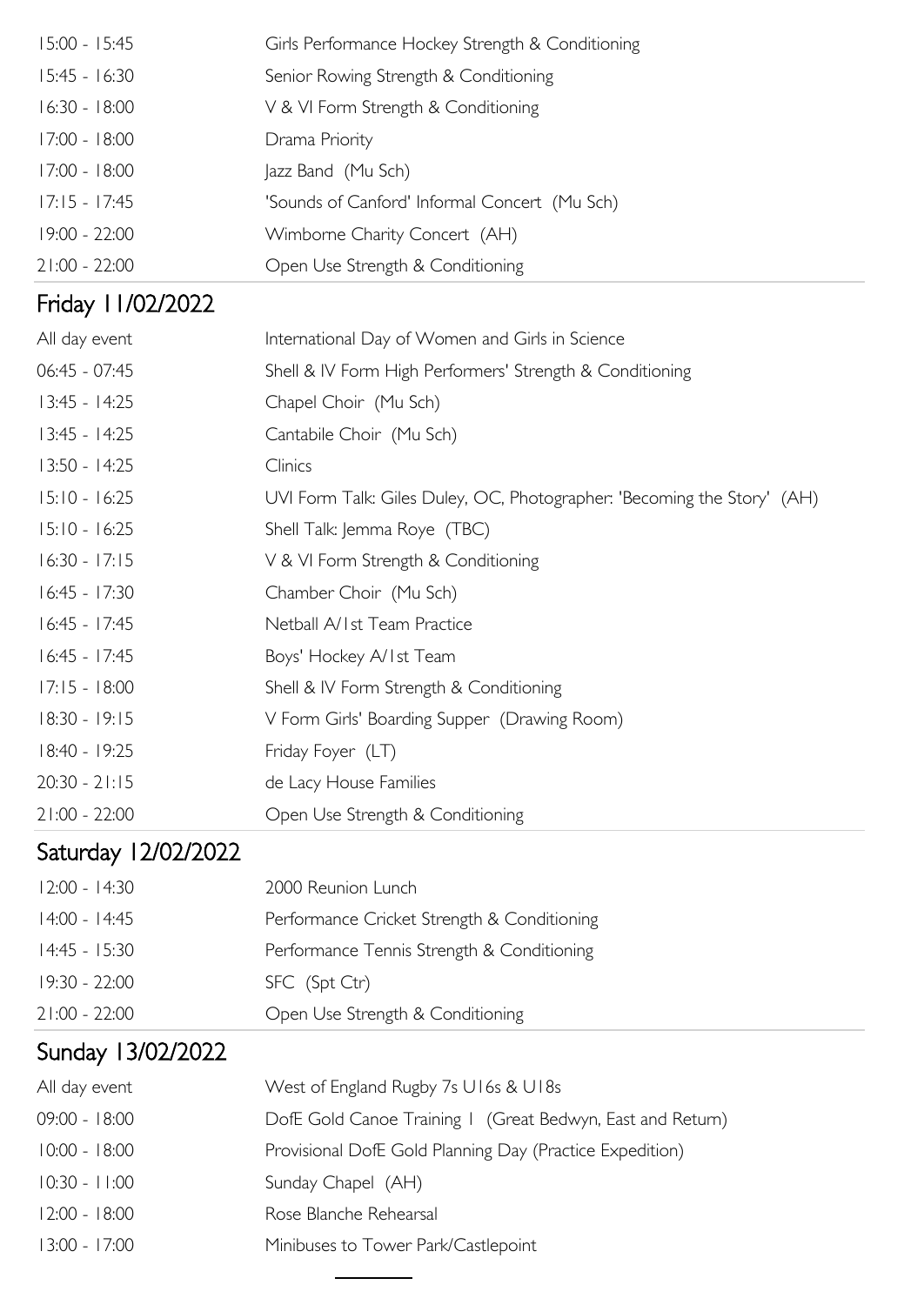| $14:00 - 22:00$ | Open Use Strength & Conditioning |
|-----------------|----------------------------------|
| 14:00 - 16:00   | Junior Pizza Making              |

#### Monday 14/02/2022

| All day event   | Week 2                                                                     |
|-----------------|----------------------------------------------------------------------------|
| All day event   | Chinese Lantern Festival                                                   |
| All day event   | Valentine's Day                                                            |
| All day event   | Diphtheria, Tetanus and Polio and Meningitis ACWY Vaccination Clinic (JoG) |
| 06:30 - 07:30   | Rowing Squad Strength & Conditioning                                       |
| 08:25 - 08:40   | VI Form Assembly taken by Dr Neill (AH)                                    |
| $13:00 - 16:30$ | Community Service                                                          |
| 14:00 - 16:30   | Bridge Club (Old Lib)                                                      |
| $14:00 - 15:00$ | IV & V Form High Performers Strength & Conditioning                        |
| $14:00 - 16:30$ | <b>CCF</b>                                                                 |
| $14:00 - 16:30$ | Groundforce/DofE Bronze                                                    |
| $14:00 - 16:30$ | V Form Enterprises                                                         |
| 15:00 - 16:00   | VI Form High Performers Strength & Conditioning                            |
| $16:30 - 17:15$ | Senior Hockey Boys' Strength & Conditioning                                |
| $16:45 - 17:30$ | DofE Clinics & Preparation                                                 |
| 17:00 - 17:30   | House Tutor Period                                                         |
| $17:15 - 18:00$ | Senior Netball Strength & Conditioning                                     |
| $17:30 - 18:45$ | Senior Cricket                                                             |
| $17:35 - 18:35$ | U18 Girls' Indoor Hockey                                                   |
| $17:45 - 18:45$ | Symphonic Wind Orchestra (Mu Sch)                                          |
| $17:45 - 18:45$ | Concert Band (Mu Sch)                                                      |
| $17:45 - 18:45$ | <b>String Chamber Music</b>                                                |
| $21:00 - 22:00$ | Open Use Strength & Conditioning                                           |

# Tuesday 15/02/2022

| $06:45 - 07:45$ | Shell & IV Form High Performers' Strength & Conditioning |
|-----------------|----------------------------------------------------------|
| $08:25 - 08:40$ | Chapel: Shells & V Form (AH)                             |
| $10:30 - 11:30$ | IV Form Rehab Strength & Conditioning                    |
| $14:30 - 16:00$ | <b>Shell Carousel</b>                                    |
| $16:00 - 18:00$ | V & VI Form Strength & Conditioning                      |
| $16:30 - 18:30$ | Shell Parents' Meeting (Remote)                          |
| $16:30 - 17:45$ | House Squash                                             |
| $16:45 - 18:00$ | Orchestra (Mu Sch)                                       |
| $18:00 - 21:30$ | Rose Blanche Dress Rehearsal                             |
| $18:00 - 19:30$ | Lantern Festival Dinner                                  |
| $19:00 - 20:00$ | Yellow Hour (LG)                                         |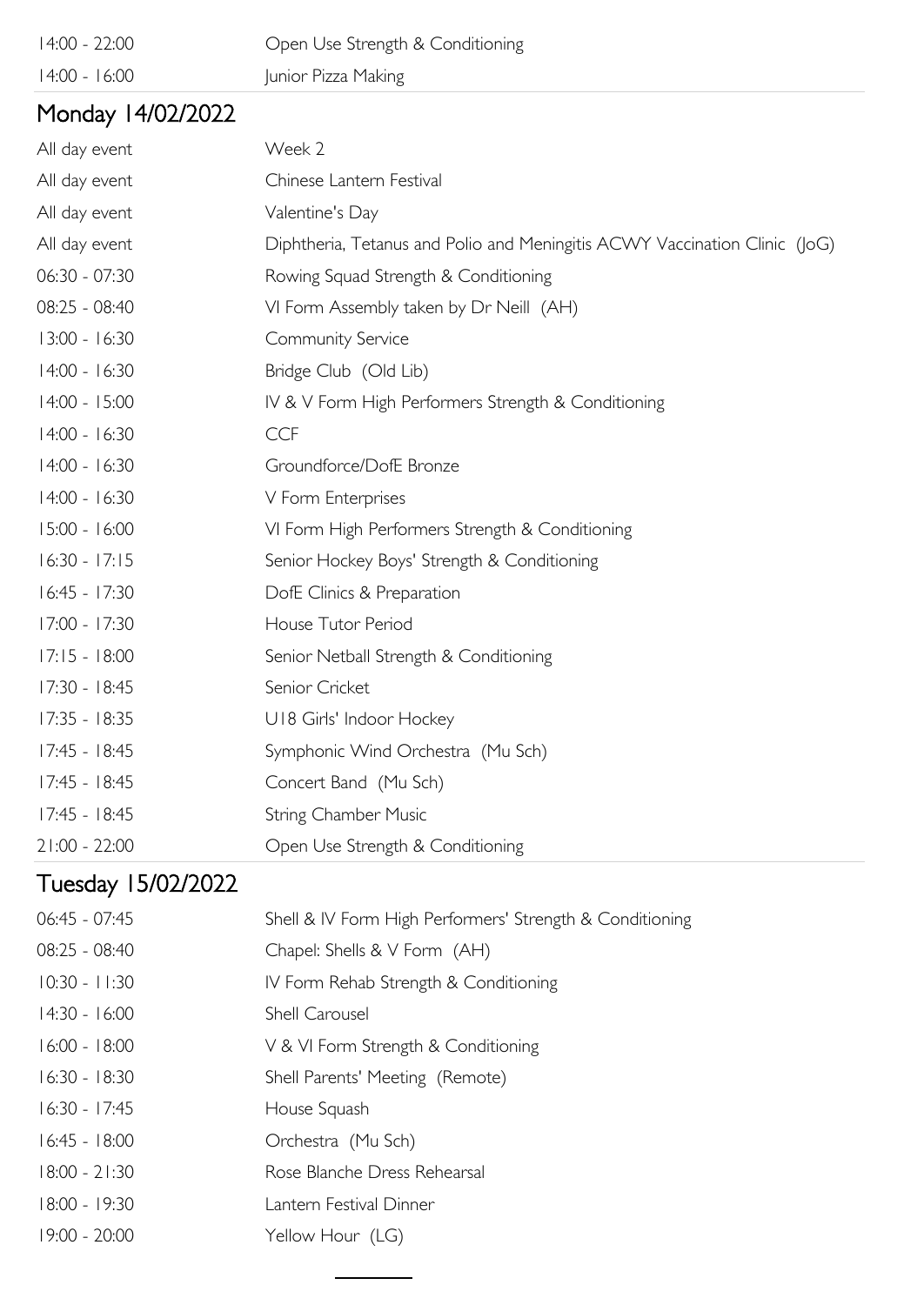#### Wednesday 16/02/2022

| All day event   | Deadline for Summer Exam Entries                                                   |
|-----------------|------------------------------------------------------------------------------------|
| $06:30 - 07:30$ | Rowing Squad Strength & Conditioning                                               |
| 08:25 - 08:40   | House Assemblies                                                                   |
| $12:30 - 13:00$ | Shell Scholars' Lunch (Sal Ch)                                                     |
| $13:50 - 14:25$ | Clinics                                                                            |
| 13:50 - 14:25   | Chapel Choir (Mu Sch)                                                              |
| $13:50 - 14:25$ | Cantabile Choir (Mu Sch)                                                           |
| $15:10 - 16:30$ | UVI Form Testing                                                                   |
| $16:30 - 17:15$ | V & VI Form Strength & Conditioning                                                |
| $16:30 - 17:45$ | Girls' Cricket Club                                                                |
| $16:30 - 17:45$ | Rowing Indoor Session                                                              |
| $16:45 - 18:00$ | Clubs & Activities                                                                 |
| $16:45 - 18:00$ | Chamber Music (Mu Sch)                                                             |
| 17:00 - 18:00   | Drama Priority                                                                     |
| 17:00 - 18:00   | TCL visit Chinese Supermarket (Wah Hing Poole, 14 Didcot Rd, Poole BH17<br>$OGD$ ) |
| $17:15 - 18:00$ | Shell & IV Form Strength & Conditioning                                            |
| 17:30 - 18:30   | Student Finance Talk by Soton Uni (for U6) (Teams)                                 |
| 18:00 - 22:00   | History Dinner (LG/Old Lib)                                                        |
| 19:00 - 22:00   | 'Rose Blanche' 1st Performance (LT)                                                |
| 19:20 - 20:30   | IV Form Scholars (JoG)                                                             |
| 19:30 - 22:30   | Almodovar film outing Parallel Mothers Lighthouse, Poole (Lighthouse)              |
| $21:00 - 22:00$ | Open Use Strength & Conditioning                                                   |

## Thursday 17/02/2022

| All day event   | Football: Bryanston School                           |
|-----------------|------------------------------------------------------|
| All day event   | Hockey: Dauntsey's School                            |
| $06:45 - 07:45$ | V & VI Form High Performers' Strength & Conditioning |
| $07:10 - 07:50$ | Girls' High Performance Cricket Group                |
| $08:25 - 08:40$ | Chapel: VI Form (AH)                                 |
| $10:40 - 11:10$ | The Forum (Egdon)                                    |
| $15:00 - 15:45$ | Girls Performance Hockey Strength & Conditioning     |
| $15:45 - 16:30$ | Senior Rowing Strength & Conditioning                |
| $16:30 - 18:00$ | V & VI Form Strength & Conditioning                  |
| $17:00 - 18:00$ | Drama Priority                                       |
| $17:00 - 18:00$ | Jazz Band (Mu Sch)                                   |
| $17:15 - 17:45$ | 'Sounds of Canford' Informal Concert (Mu Sch)        |
|                 |                                                      |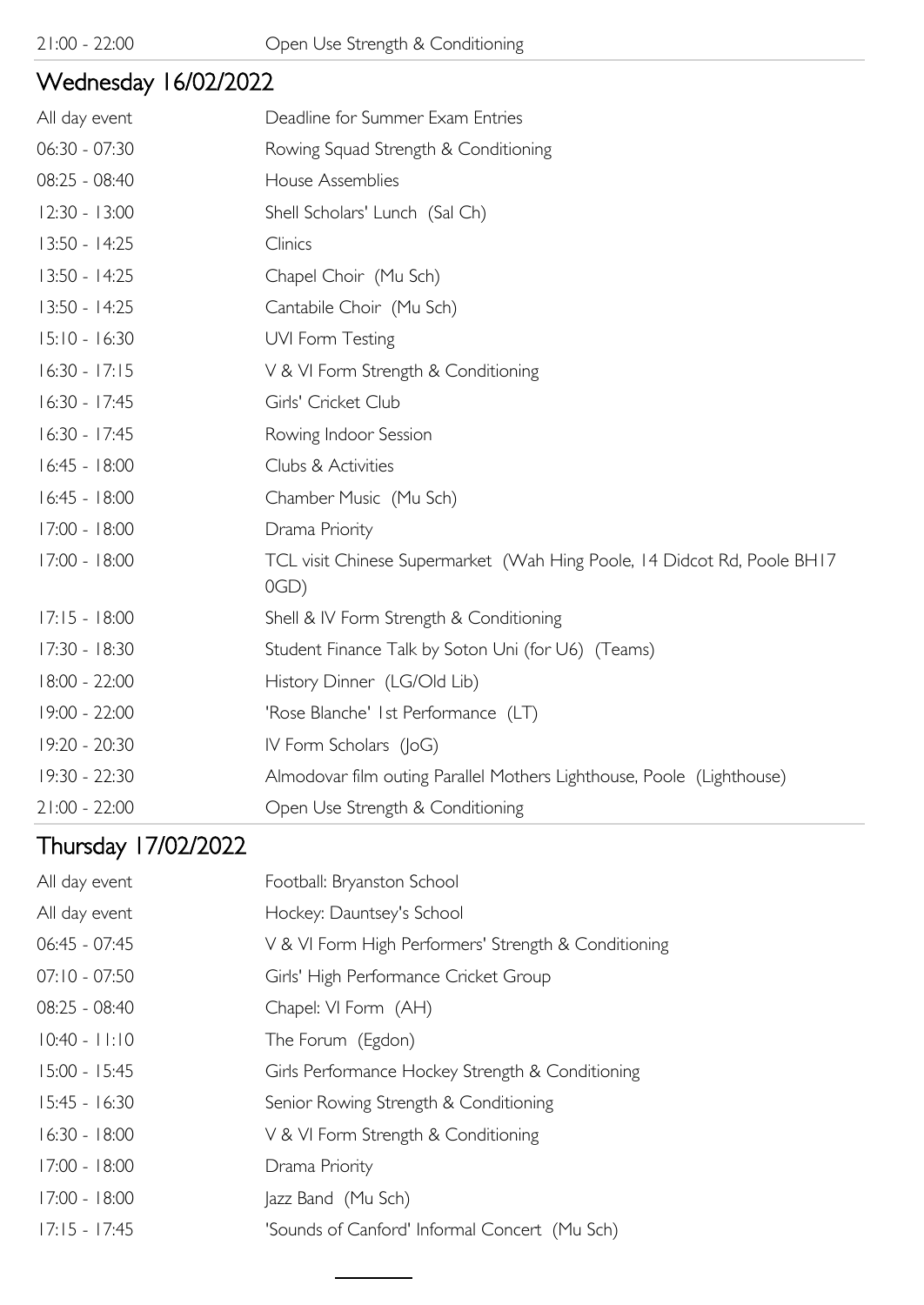| 18:30 - 19:15        | LVI Form Girls' Boarding Supper (Drawing Room) |
|----------------------|------------------------------------------------|
| 19:00 - 22:00        | 'Rose Blanche' Final Performance (LT)          |
| $21:00 - 22:00$      | Open Use Strength & Conditioning               |
| Friday 18/02/2022    |                                                |
| 08:30 - 09:30        | Governors' Meeting: Cheneford Committee (BCR)  |
| $12:00 - 14:00$      | Friends of Canford Spring Lunch                |
| $13:00 - 21:00$      | Scottish Winter Mountains trip (Cairngorms)    |
| 14:00 - 14:00        | Half Term Begins                               |
| Saturday 19/02/2022  |                                                |
| All day event        | Half Term                                      |
| All day event        | Scottish Winter Mountains Trip (Cairngorms)    |
| Sunday 20/02/2022    |                                                |
| All day event        | Half Term                                      |
| All day event        | Scottish Winter Mountains Trip (Cairngorms)    |
| Monday 21/02/2022    |                                                |
| All day event        | Half Term                                      |
| All day event        | Scottish Winter Mountains Trip (Caimgorms)     |
| Tuesday 22/02/2022   |                                                |
| All day event        | Half Term                                      |
| All day event        | Scottish Winter Mountains Trip (Cairngorms)    |
| Wednesday 23/02/2022 |                                                |
| All day event        | Half Term                                      |
| All day event        | Scottish Winter Mountains Trip (Cairngorms)    |
| Thursday 24/02/2022  |                                                |
| All day event        | Half Term                                      |
| $21:00 - 21:00$      | Scottish Winter Mountains Trip returns         |
| Friday 25/02/2022    |                                                |
| All day event        | Half Term                                      |
| Saturday 26/02/2022  |                                                |
| All day event        | Half Term                                      |
| Sunday 27/02/2022    |                                                |
| $21:30 - 21:30$      | Half Term Ends                                 |
| Monday 28/02/2022    |                                                |
| All day event        | Week I                                         |
| All day event        | UVI Form Mock Exams begin                      |
|                      |                                                |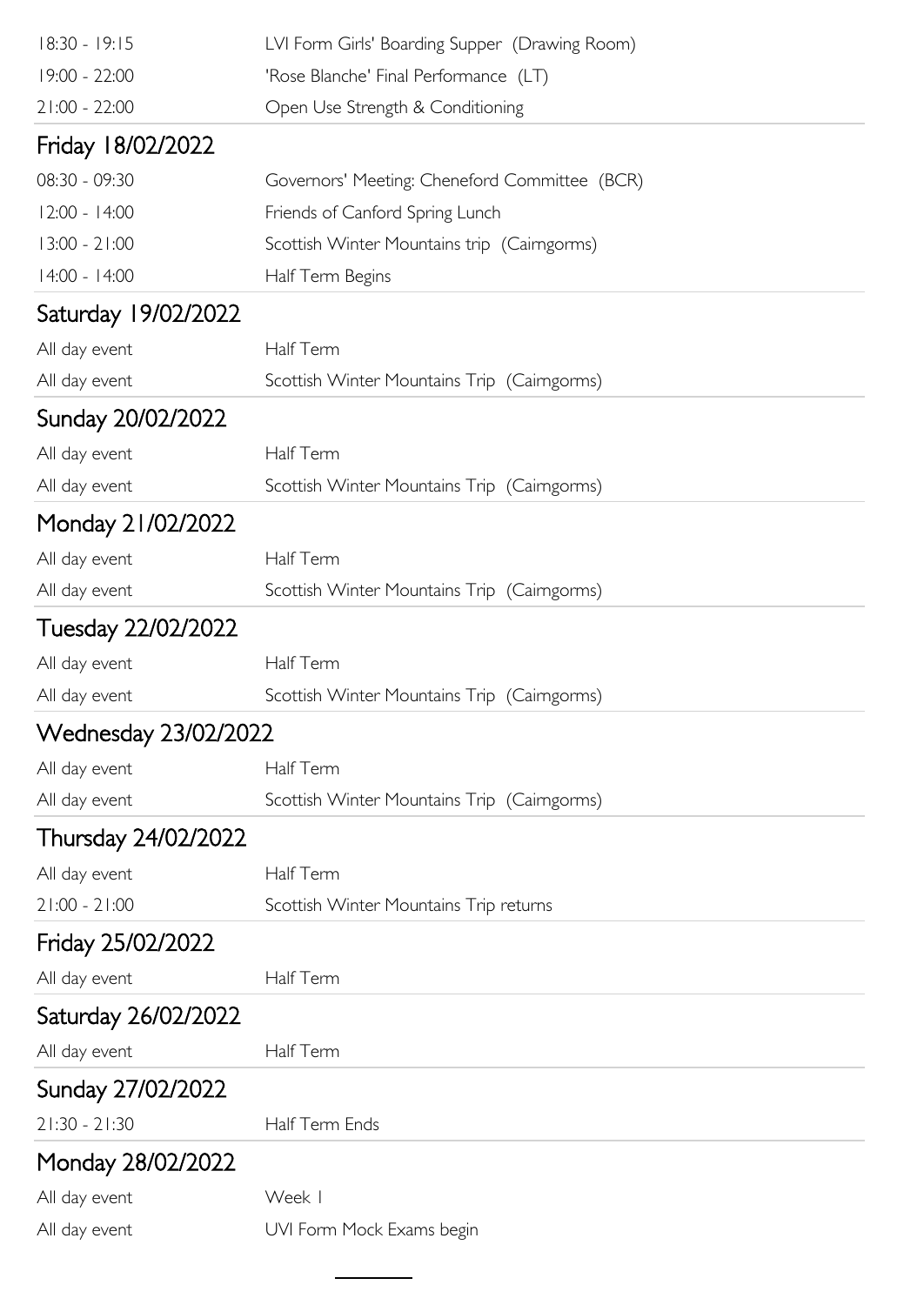| $06:30 - 07:30$ | Rowing Squad Strength & Conditioning                |
|-----------------|-----------------------------------------------------|
| $13:00 - 16:30$ | Community Service                                   |
| $14:00 - 16:30$ | Bridge Club (Old Lib)                               |
| $14:00 - 15:00$ | IV & V Form High Performers Strength & Conditioning |
| $14:00 - 16:30$ | <b>CCF</b>                                          |
| $14:00 - 16:30$ | Groundforce/DofE Bronze                             |
| $14:00 - 16:30$ | V Form Enterprises                                  |
| $15:00 - 16:00$ | VI Form High Performers Strength & Conditioning     |
| $16:30 - 17:15$ | Senior Hockey Boys' Strength & Conditioning         |
| $16:45 - 17:30$ | DofE Clinics & Preparation                          |
| $17:00 - 17:30$ | House Tutor Period                                  |
| $17:15 - 18:00$ | Senior Netball Strength & Conditioning              |
| 17:30 - 18:45   | Senior Cricket                                      |
| $17:35 - 18:35$ | U18 Girls' Indoor Hockey                            |
| $17:45 - 18:45$ | Symphonic Wind Orchestra (Mu Sch)                   |
| $17:45 - 18:45$ | Concert Band (Mu Sch)                               |
| $17:45 - 18:45$ | <b>String Chamber Music</b>                         |
| $21:00 - 22:00$ | Open Use Strength & Conditioning                    |

# Tuesday 01/03/2022

| All day event   | <b>UVI Form Mock Exams</b>                               |
|-----------------|----------------------------------------------------------|
| All day event   | EDI Theme: International Women's Day                     |
| 06:45 - 07:45   | Shell & IV Form High Performers' Strength & Conditioning |
| 08:25 - 08:40   | Chapel - M, F, W, L. No UVI Form. (Church)               |
| $09:00 - 22:00$ | L6 Hamlet Theatre Trip (Globe Theatre, London)           |
| $09:00 - 22:00$ | LVI Form Hamlet Theatre Trip                             |
| $10:30 - 11:30$ | IV Form Rehab Strength & Conditioning                    |
| $14:30 - 16:00$ | Shell Carousel                                           |
| $16:00 - 18:00$ | V & VI Form Strength & Conditioning                      |
| $16:30 - 17:45$ | House Squash                                             |
| $16:45 - 18:00$ | Orchestra (Mu Sch)                                       |
| $17:30 - 18:30$ | HsMs Meeting                                             |
| $21:00 - 22:00$ | Open Use Strength & Conditioning                         |

# Wednesday 02/03/2022

| All day event   | UVI Form Mock Exams                  |
|-----------------|--------------------------------------|
| All day event   | 13+ Drama Scholarship Day            |
| $06:30 - 07:30$ | Rowing Squad Strength & Conditioning |
| $08:25 - 08:40$ | House Assemblies                     |
| $13:50 - 14:25$ | Clinics                              |
|                 |                                      |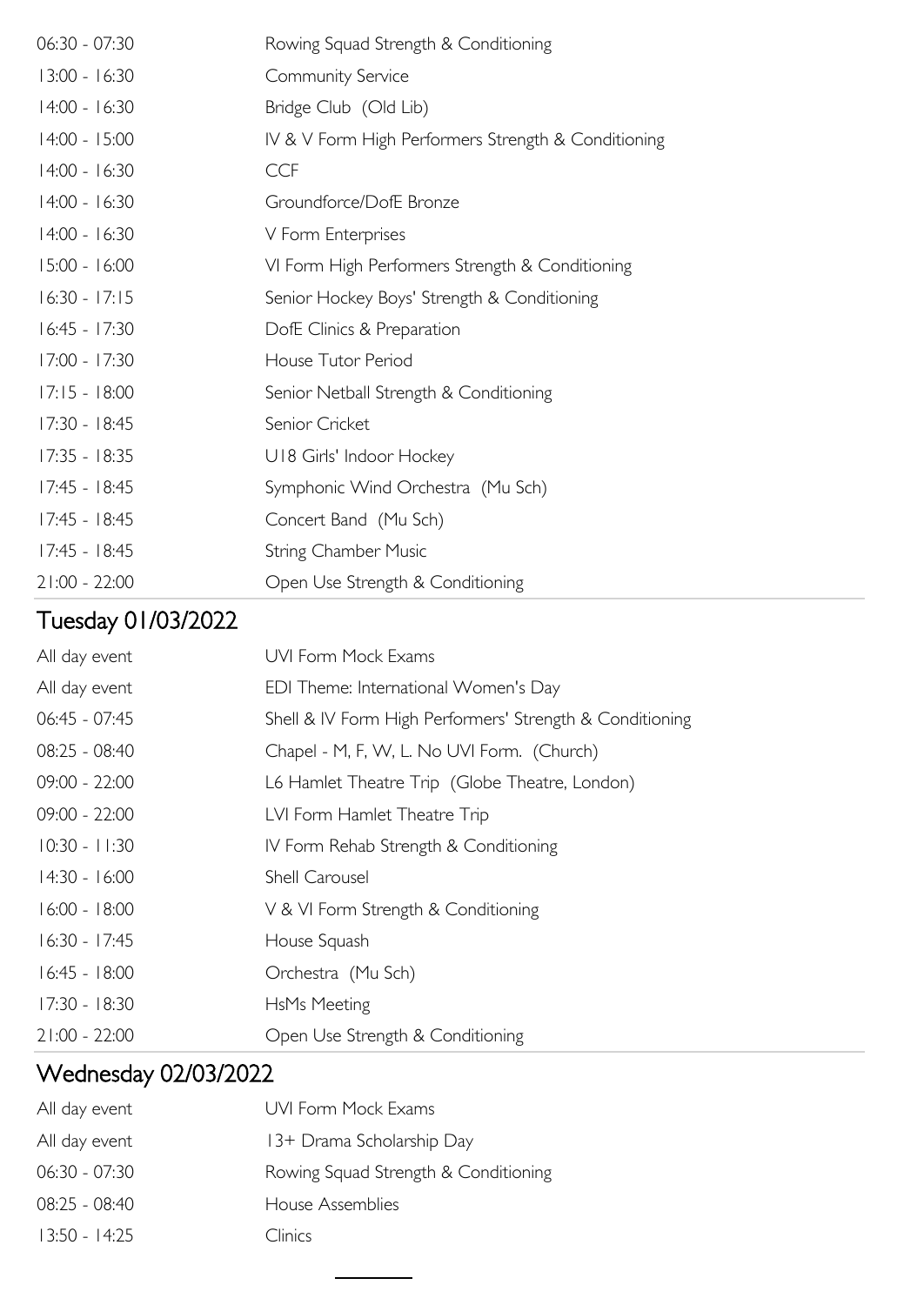| $13:50 - 14:25$ | Chapel Choir (Mu Sch)                   |
|-----------------|-----------------------------------------|
| $13:50 - 14:25$ | Cantabile Choir (Mu Sch)                |
| $16:30 - 17:15$ | V & VI Form Strength & Conditioning     |
| $16:30 - 17:45$ | Girls' Cricket Club                     |
| $16:30 - 17:45$ | Rowing Indoor Session                   |
| $16:45 - 18:00$ | Clubs & Activities                      |
| $16:45 - 18:00$ | Chamber Music (Mu Sch)                  |
| $17:00 - 18:00$ | Drama Priority                          |
| $17:15 - 18:00$ | Shell & IV Form Strength & Conditioning |
| $21:00 - 22:00$ | Open Use Strength & Conditioning        |

# Thursday 03/03/2022

| All day event   | World Book Day                                           |
|-----------------|----------------------------------------------------------|
| All day event   | <b>UVI Form Mock Exams</b>                               |
| All day event   | Hockey: Bryanston School                                 |
| All day event   | Art, DT & Drama Scholarship Day                          |
| All day event   | Real Tennis: Wellington College                          |
| All day event   | Netball: County Cup                                      |
| All day event   | Basketball: Bishop Wordsworth's School                   |
| All day event   | Hockey: Clayesmore School                                |
| 06:45 - 07:45   | V & VI Form High Performers' Strength & Conditioning     |
| $07:10 - 07:50$ | Girls' High Performance Cricket Group                    |
| $08:25 - 08:40$ | Chapel - Ma, SH, C, S. No UVI Form. (Church)             |
| $08:30 - 13:00$ | Governors' Meeting: Finance & Executive Committees (BCR) |
| 15:00 - 15:45   | Girls Performance Hockey Strength & Conditioning         |
| $15:45 - 16:30$ | Senior Rowing Strength & Conditioning                    |
| $16:30 - 18:00$ | V & VI Form Strength & Conditioning                      |
| 17:00 - 18:00   | Drama Priority                                           |
| 17:00 - 18:00   | Jazz Band (Mu Sch)                                       |
| $21:00 - 22:00$ | Open Use Strength & Conditioning                         |

## Friday 04/03/2022

| All day event   | <b>UVI Form Mock Exams</b>                                                  |
|-----------------|-----------------------------------------------------------------------------|
| All day event   | Pringle Trophy Competition                                                  |
| All day event   | LVI Form 2nd assessment (due midnight)                                      |
| $06:45 - 07:45$ | Shell & IV Form High Performers' Strength & Conditioning                    |
| 08:25 - 08:40   | LVI Assembly taken by Mr Doherty (LT)                                       |
| $10:00 - 11:45$ | L6 Art Trip - Wimborne TC (Wimborne Town Centre & Museum of East<br>Dorset) |
| $12:30 - 13:00$ | Shell Scholars' Lunch (Sal Ch)                                              |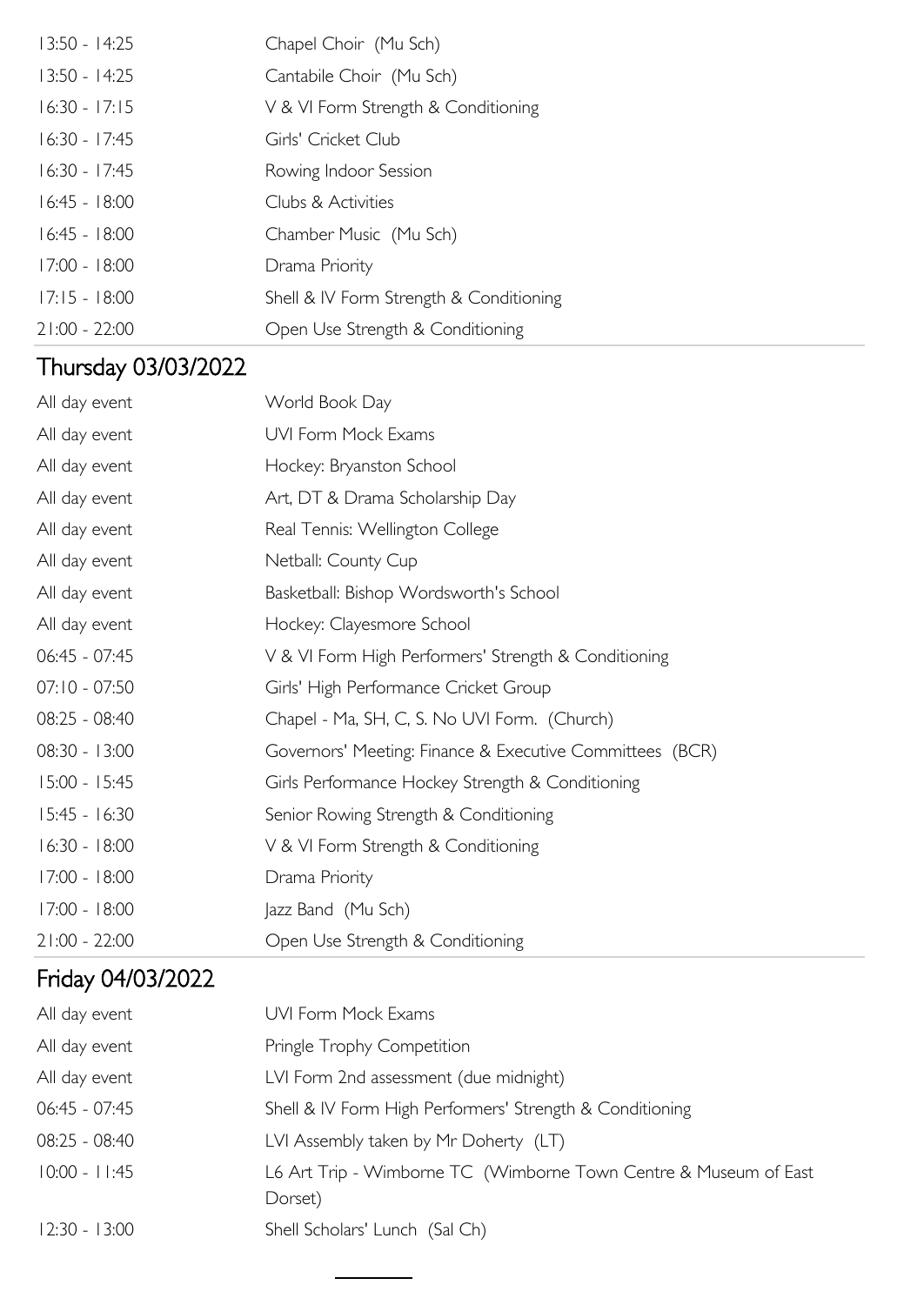| $13:45 - 14:25$ | Chapel Choir (Mu Sch)                                                                                  |
|-----------------|--------------------------------------------------------------------------------------------------------|
| $13:45 - 14:25$ | Cantabile Choir (Mu Sch)                                                                               |
| $13:50 - 14:25$ | Clinics                                                                                                |
| $15:10 - 16:25$ | Shell Talk: Jemma Roye (Church)                                                                        |
| $16:00 - 17:00$ | Pringle Trophy (Royal Marines CCF competition) (Commando Training Centre<br>Royal Marines (CTCRM), Ly) |
| $16:30 - 17:15$ | V & VI Form Strength & Conditioning                                                                    |
| $16:45 - 17:30$ | Chamber Choir (Mu Sch)                                                                                 |
| $16:45 - 17:45$ | Netball A/1st Team Practice                                                                            |
| $16:45 - 17:45$ | Boys' Hockey A/Ist Team                                                                                |
| $17:15 - 18:00$ | Shell & IV Form Strength & Conditioning                                                                |
| $21:00 - 22:00$ | Open Use Strength & Conditioning                                                                       |

## Saturday 05/03/2022

| All day event   | Netball: Marlborough College                                        |
|-----------------|---------------------------------------------------------------------|
| All day event   | Rowing: Avon Head                                                   |
| All day event   | UVI Form Mock Exams finish                                          |
| All day event   | Hockey: Millfield School                                            |
| All day event   | Real Tennis: The Oratory School                                     |
| All day event   | Badminton: Sherborne Girls                                          |
| All day event   | Pringle Trophy Competition                                          |
| All day event   | Lacrosse: Marlborough Tournament, Milton Abbey School               |
| All day event   | Rugby Sevens: Bryanston School, Seaford College, Winchester College |
| All day event   | Football: Corinthian Casuals                                        |
| $06:45 - 18:00$ | Model UN (Oxford - Magdalen College School)                         |
| 14:00 - 14:45   | Performance Cricket Strength & Conditioning                         |
| $14:45 - 15:30$ | Performance Tennis Strength & Conditioning                          |
| $19:00 - 22:00$ | VI Form Formal Dinner (GH)                                          |
| $19:00 - 21:30$ | Junior Sports Centre Evening (Spt Ctr)                              |
| $21:00 - 22:00$ | Open Use Strength & Conditioning                                    |

# Sunday 06/03/2022

| All day event   | Pringle Trophy Competition                      |
|-----------------|-------------------------------------------------|
| $08:00 - 17:00$ | City Reach Sponsored Walk (Studland to Canford) |
| $13:00 - 17:00$ | Minibuses to Tower Park/Castlepoint             |
| $14:00 - 22:00$ | Open Use Strength & Conditioning                |
| $14:00 - 16:00$ | <b>Basketball Competition</b>                   |

# Monday 07/03/2022

| All day event | Week 2                       |
|---------------|------------------------------|
| All day event | 13+ Academic Scholarship Day |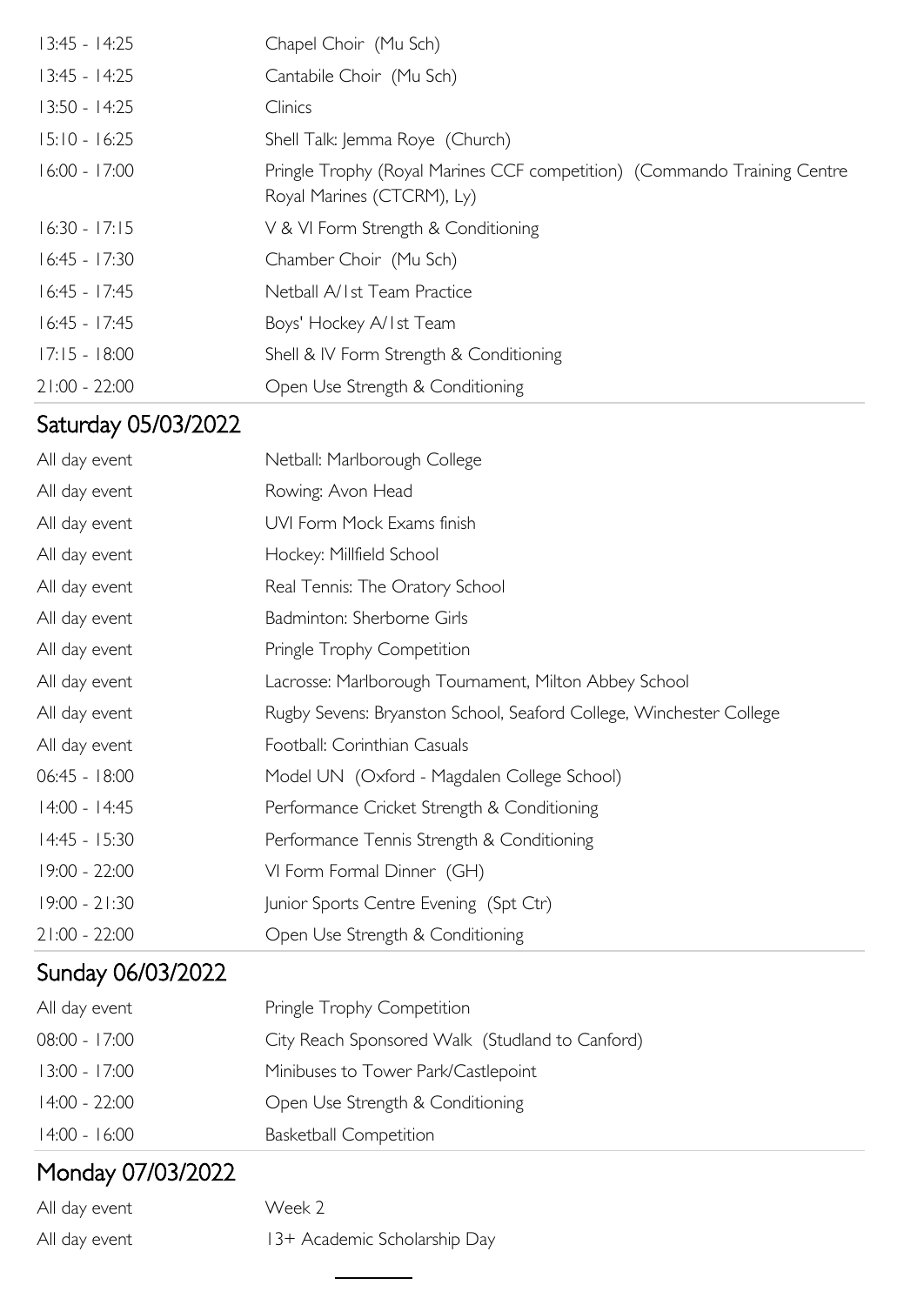| $06:30 - 07:30$ | Rowing Squad Strength & Conditioning                |
|-----------------|-----------------------------------------------------|
| 13:00 - 16:30   | Community Service                                   |
| $13:05 - 14:30$ | The Bourne Academy Book Club (The Bourne Academy)   |
| $13:30 - 16:30$ | D of E walk on the heath (Canford heath)            |
| 14:00 - 16:30   | Bridge Club (Old Lib)                               |
| $14:00 - 15:00$ | IV & V Form High Performers Strength & Conditioning |
| $14:00 - 16:30$ | <b>CCF</b>                                          |
| $14:00 - 16:30$ | Groundforce/DofE Bronze                             |
| $14:00 - 16:30$ | V Form Enterprises                                  |
| $14:00 - 16:00$ | Sport Team Photographs                              |
| 15:00 - 16:00   | VI Form High Performers Strength & Conditioning     |
| $16:30 - 17:15$ | Senior Hockey Boys' Strength & Conditioning         |
| $16:45 - 17:30$ | DofE Clinics & Preparation                          |
| 17:00 - 17:30   | House Tutor Period                                  |
| $17:15 - 18:00$ | Senior Netball Strength & Conditioning              |
| 17:30 - 18:45   | Senior Cricket                                      |
| 17:30 - 18:30   | HoDs Meeting                                        |
| 17:35 - 18:35   | U18 Girls' Indoor Hockey                            |
| $17:45 - 18:45$ | Symphonic Wind Orchestra (Mu Sch)                   |
| 17:45 - 18:45   | Concert Band (Mu Sch)                               |
| $17:45 - 18:45$ | String Chamber Music                                |
| 18:00 - 20:00   | Salisbury House Post mock celebration (TowerPark)   |
| $20:30 - 21:30$ | Lent Addresses - Sports Quiz (LG)                   |
| $21:00 - 22:00$ | Open Use Strength & Conditioning                    |

# Tuesday 08/03/2022

| All day event   | 13+ Academic Scholarship Day                                                |
|-----------------|-----------------------------------------------------------------------------|
| All day event   | International Women's Day                                                   |
| $06:45 - 07:45$ | Shell & IV Form High Performers' Strength & Conditioning                    |
| $08:25 - 08:40$ | Shell Assembly taken by Mrs Crouch, Mr Redwood & Mrs Will (LT)              |
| $10:00 - 12:00$ | Sport Team Photographs                                                      |
| $10:30 - 11:30$ | IV Form Rehab Strength & Conditioning                                       |
| $11:45 - 14:30$ | L6 Art Trip - Wimborne TC (Wimborne Town Centre & Museum of East<br>Dorset) |
| $12:30 - 13:00$ | Shell Scholars' Lunch (Sal Ch)                                              |
| $14:00 - 16:00$ | Sport Team Photographs                                                      |
| 14:30 - 16:00   | Shell Carousel                                                              |
| $16:00 - 18:00$ | V & VI Form Strength & Conditioning                                         |
| $16:30 - 17:45$ | House Squash                                                                |
| $16:45 - 18:00$ | Orchestra (Mu Sch)                                                          |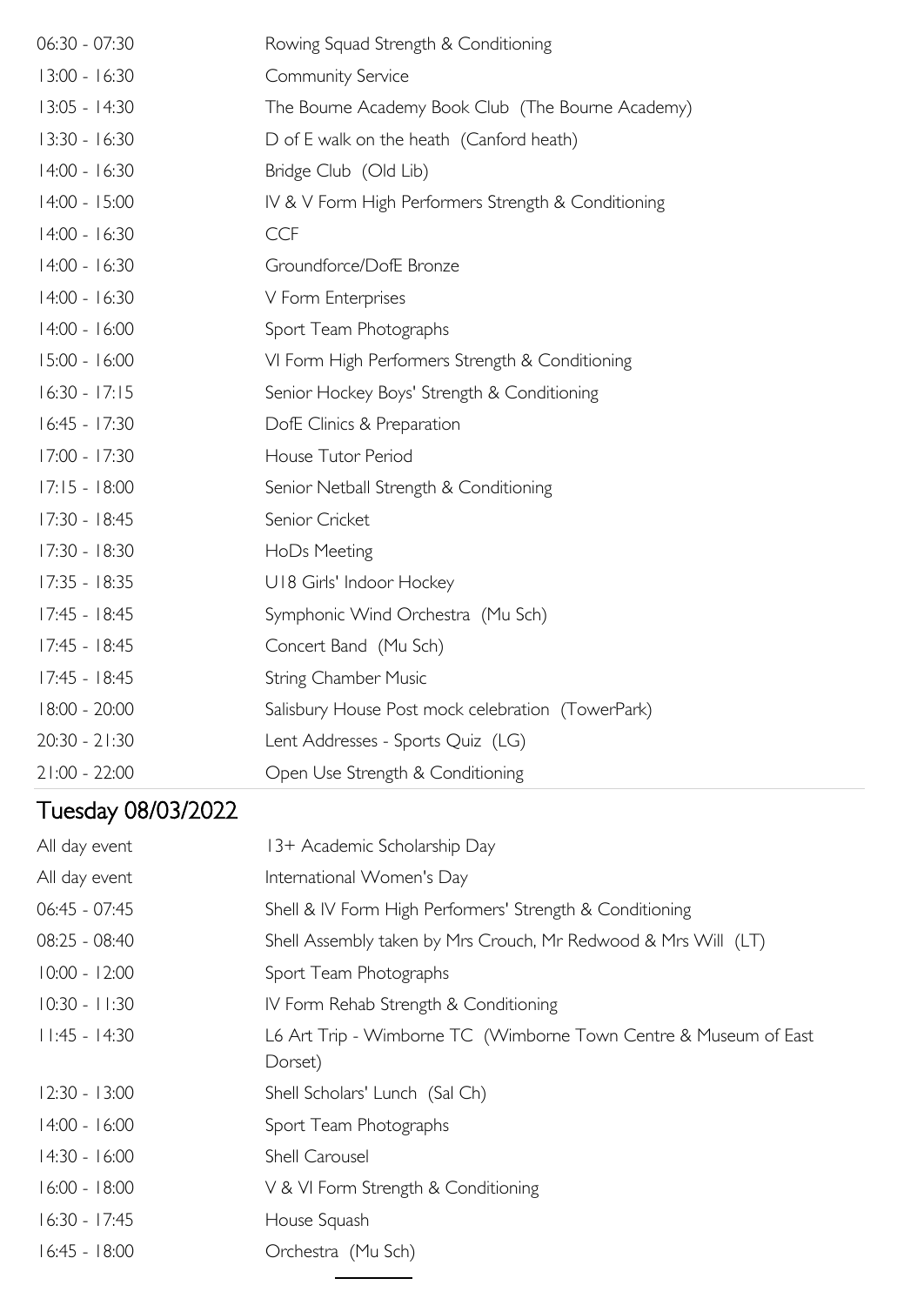- 20:30 21:30 Lent Addresses Magic Show (LT)
- 
- 21:00 22:00 Open Use Strength & Conditioning

## Wednesday 09/03/2022

| All day event   | LVI Form Tutor comment (due midnight)   |
|-----------------|-----------------------------------------|
| $06:30 - 07:30$ | Rowing Squad Strength & Conditioning    |
| $08:25 - 08:40$ | House Assemblies                        |
| $13:50 - 14:25$ | Clinics                                 |
| 13:50 - 14:25   | Chapel Choir (Mu Sch)                   |
| $13:50 - 14:25$ | Cantabile Choir (Mu Sch)                |
| $15:10 - 16:30$ | UVI Form Testing                        |
| $16:30 - 17:15$ | V & VI Form Strength & Conditioning     |
| $16:30 - 17:45$ | Girls' Cricket Club                     |
| $16:30 - 17:45$ | Rowing Indoor Session                   |
| $16:45 - 18:00$ | Clubs & Activities                      |
| $16:45 - 18:00$ | Chamber Music (Mu Sch)                  |
| 17:00 - 18:00   | Drama Priority                          |
| $17:15 - 18:00$ | Shell & IV Form Strength & Conditioning |
| $19:20 - 20:30$ | IV Form Scholars (JoG)                  |
| $21:00 - 22:00$ | Open Use Strength & Conditioning        |

## Thursday 10/03/2022

| Football: Bryanston School, Dauntsey's                                               |
|--------------------------------------------------------------------------------------|
| Cross Country: Clayesmore Relays                                                     |
| Squash: Clayesmore School                                                            |
| Badminton: Sherborne School                                                          |
| Rugby Sevens: Bryanston School                                                       |
| Hockey: Queen Elizabeth School, Wimborne                                             |
| Real Tennis: Wellington College                                                      |
| V & VI Form High Performers' Strength & Conditioning                                 |
| Girls' High Performance Cricket Group                                                |
| Chapel (AH)                                                                          |
| L6 Art Trip - Wimborne Town Centre (Wimborne Town Centre & Museum of<br>East Dorset) |
| Girls Performance Hockey Strength & Conditioning                                     |
| Senior Rowing Strength & Conditioning                                                |
| Franklin Bowling Trip to Tower Park (Tower Park)                                     |
| V & VI Form Strength & Conditioning                                                  |
| Drama Priority                                                                       |
| Jazz Band (Mu Sch)                                                                   |
|                                                                                      |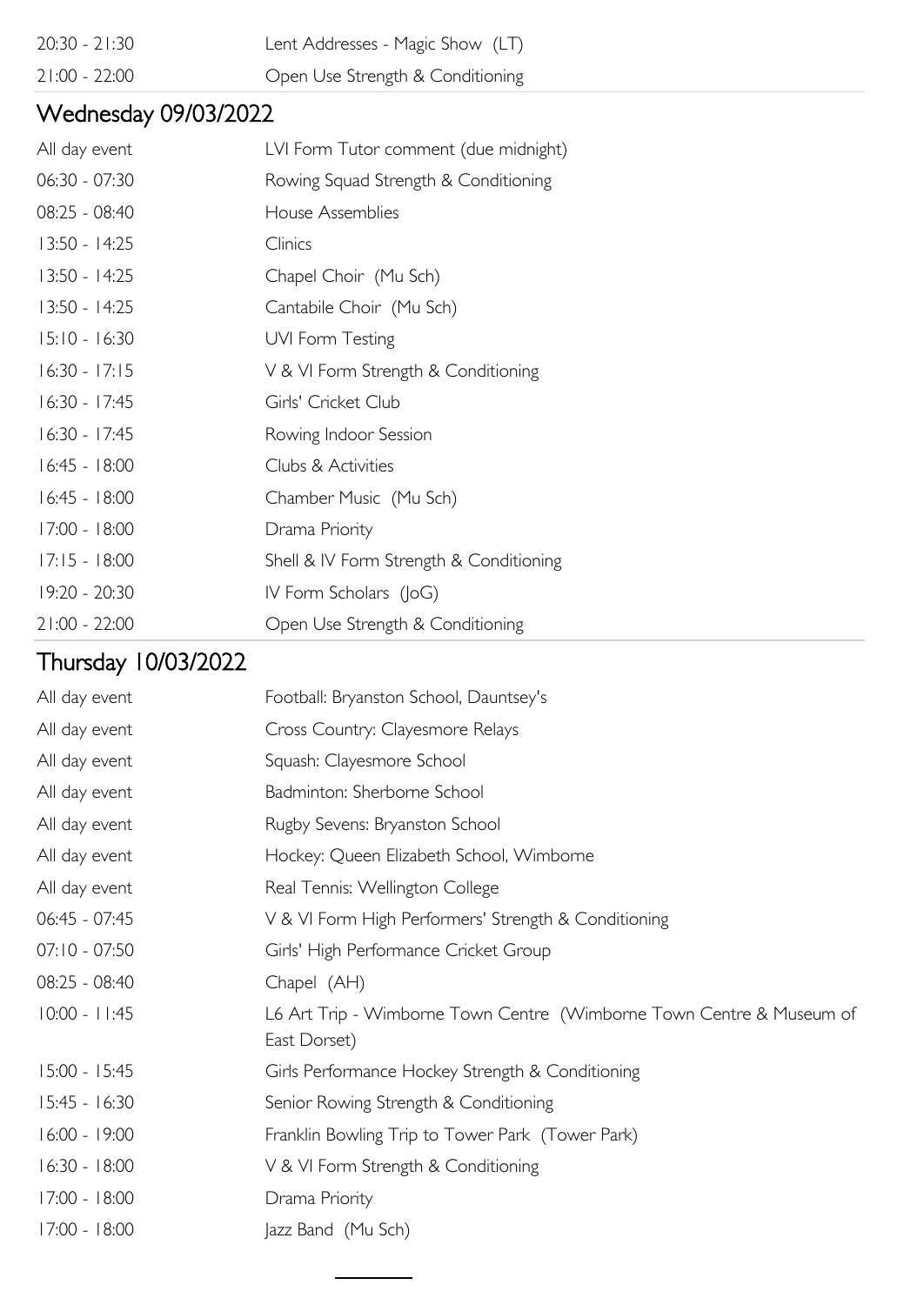| $17:15 - 17:45$   | 'Sounds of Canford' Informal Concert (Mu Sch)                                 |
|-------------------|-------------------------------------------------------------------------------|
| $18:30 - 19:15$   | UVI Form Girls' Boarding Supper (Drawing Room)                                |
| $21:00 - 22:00$   | Open Use Strength & Conditioning                                              |
| Friday 11/03/2022 |                                                                               |
| All day event     | IV & UVI Form 2nd Assessment (due midnight)                                   |
| 06:45 - 07:45     | Shell & IV Form High Performers' Strength & Conditioning                      |
| 08:25 - 08:40     | V & UVI Form Assembly taken by Mrs Bishop (AH)                                |
| $13:45 - 14:25$   | Chapel Choir (Mu Sch)                                                         |
| $13:45 - 14:25$   | Cantabile Choir (Mu Sch)                                                      |
| $13:50 - 14:25$   | Clinics                                                                       |
| $15:10 - 16:25$   | UVI Form Talk: Jeff Wilson, OC, Natural History Producer: 'The Living Planet' |
| $15:10 - 16:15$   | V Form Talk: Jemma Roye (AH)                                                  |
| $16:00 - 18:00$   | Women's /Schools Head Races (London)                                          |
| $16:30 - 17:15$   | V & VI Form Strength & Conditioning                                           |
| 16:30 - 17:30     | Shell Talk: Jemma Roye (AH)                                                   |
| $16:45 - 17:30$   | Chamber Choir (Mu Sch)                                                        |
| $16:45 - 17:45$   | Netball A/1st Team Practice                                                   |
| $16:45 - 17:45$   | Boys' Hockey A/Ist Team                                                       |
| 17:00 - 18:00     | $ oG$ Debate $( oG\rangle)$                                                   |
| $17:00 - 18:00$   | Lacrosse Tournament (Rendcomb School)                                         |
| $17:15 - 18:00$   | Shell & IV Form Strength & Conditioning                                       |
| 18:40 - 19:25     | Friday Foyer                                                                  |
| $19:30 - 21:30$   | Jazz Concert (Mu Sch)                                                         |
| $21:00 - 22:00$   | Open Use Strength & Conditioning                                              |

# Saturday 12/03/2022

| All day event   | Hockey: Bryanston School, Wellington College |
|-----------------|----------------------------------------------|
| All day event   | Netball: Millfield School                    |
| All day event   | Football: Winchester College                 |
| All day event   | Rowing: Womens Head of the River             |
| All day event   | Real Tennis: The Oratory School              |
| All day event   | Ten Tors Training   (Dartmoor)               |
| $12:00 - 14:30$ | 1991 & 1992 Reunion Lunch                    |
| $13:00 - 18:00$ | Ten Tors Training   (Dartmoor)               |
| $14:00 - 14:45$ | Performance Cricket Strength & Conditioning  |
| $14:45 - 15:30$ | Performance Tennis Strength & Conditioning   |
| 19:00 - 20:30   | Junior Bowling Trip (Tower Park, Poole)      |
| 19:30 - 22:00   | SFC (Spt Ctr)                                |
| $21:00 - 22:00$ | Open Use Strength & Conditioning             |
|                 |                                              |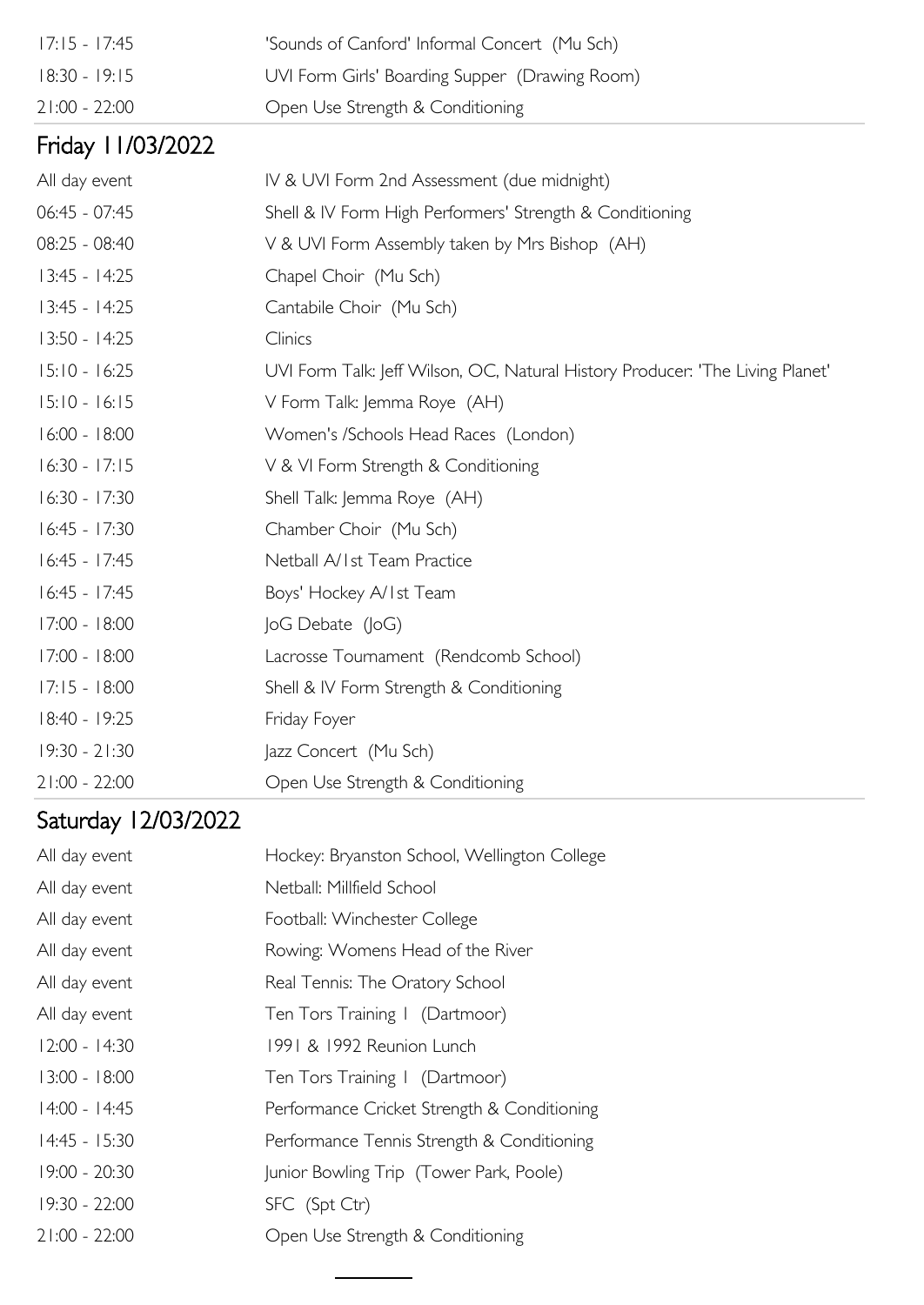# Sunday 13/03/2022

| All day event   | Ten Tors Training   (Dartmoor)                                                                                     |
|-----------------|--------------------------------------------------------------------------------------------------------------------|
| All day event   | Rugby Sevens: King's School Bruton, Sherborne School, Truro School,<br>Whitchurch High School, Ysgol Gyfun Glantaf |
| $10:30 - 11:00$ | Sunday Chapel (AH)                                                                                                 |
| $12:00 - 16:00$ | City Reach Easter Party                                                                                            |
| $13:00 - 17:00$ | Minibuses to Tower Park/Castlepoint                                                                                |
| $14:00 - 22:00$ | Open Use Strength & Conditioning                                                                                   |
| $14:00 - 16:00$ | Climbing Tower/Free Gym/Swim/Golf                                                                                  |
| $14:00 - 17:00$ | Bubble Football (Brook Astro)                                                                                      |

## Monday 14/03/2022

| All day event   | Week I                                                    |
|-----------------|-----------------------------------------------------------|
| All day event   | Ten Tors Training   (Dartmoor)                            |
| 06:30 - 07:30   | Rowing Squad Strength & Conditioning                      |
| $13:00 - 16:30$ | Community Service                                         |
| $13:30 - 16:30$ | Organ Practice, Christchurch Priory (Christchurch Priory) |
| 14:00 - 16:30   | Bridge Club (Old Lib)                                     |
| 14:00 - 15:00   | IV & V Form High Performers Strength & Conditioning       |
| 14:00 - 16:30   | <b>CCF</b>                                                |
| $14:00 - 16:30$ | Groundforce/DofE Bronze                                   |
| $14:00 - 16:30$ | V Form Enterprises                                        |
| 14:00 - 14:00   | NCO's Rehearsal - Biennial Inspection & Parade            |
| $15:00 - 16:00$ | VI Form High Performers Strength & Conditioning           |
| $16:30 - 17:15$ | Senior Hockey Boys' Strength & Conditioning               |
| $16:45 - 17:30$ | DofE Clinics & Preparation                                |
| 17:00 - 17:30   | House Tutor Period                                        |
| $17:15 - 18:00$ | Senior Netball Strength & Conditioning                    |
| 17:30 - 18:45   | Senior Cricket                                            |
| $17:30 - 21:00$ | <b>STEM Challenge Heats</b>                               |
| $17:35 - 18:35$ | U18 Girls' Indoor Hockey                                  |
| $17:45 - 18:45$ | Symphonic Wind Orchestra (Mu Sch)                         |
| $17:45 - 18:45$ | Concert Band (Mu Sch)                                     |
| $17:45 - 18:45$ | <b>String Chamber Music</b>                               |
| 18:45 - 20:30   | Physics Book Club Dinner (JoG)                            |
| $21:00 - 22:00$ | Open Use Strength & Conditioning                          |

## Tuesday 15/03/2022

| All day event | Football: Sherborne School |
|---------------|----------------------------|
| All day event | 16+ Late CET               |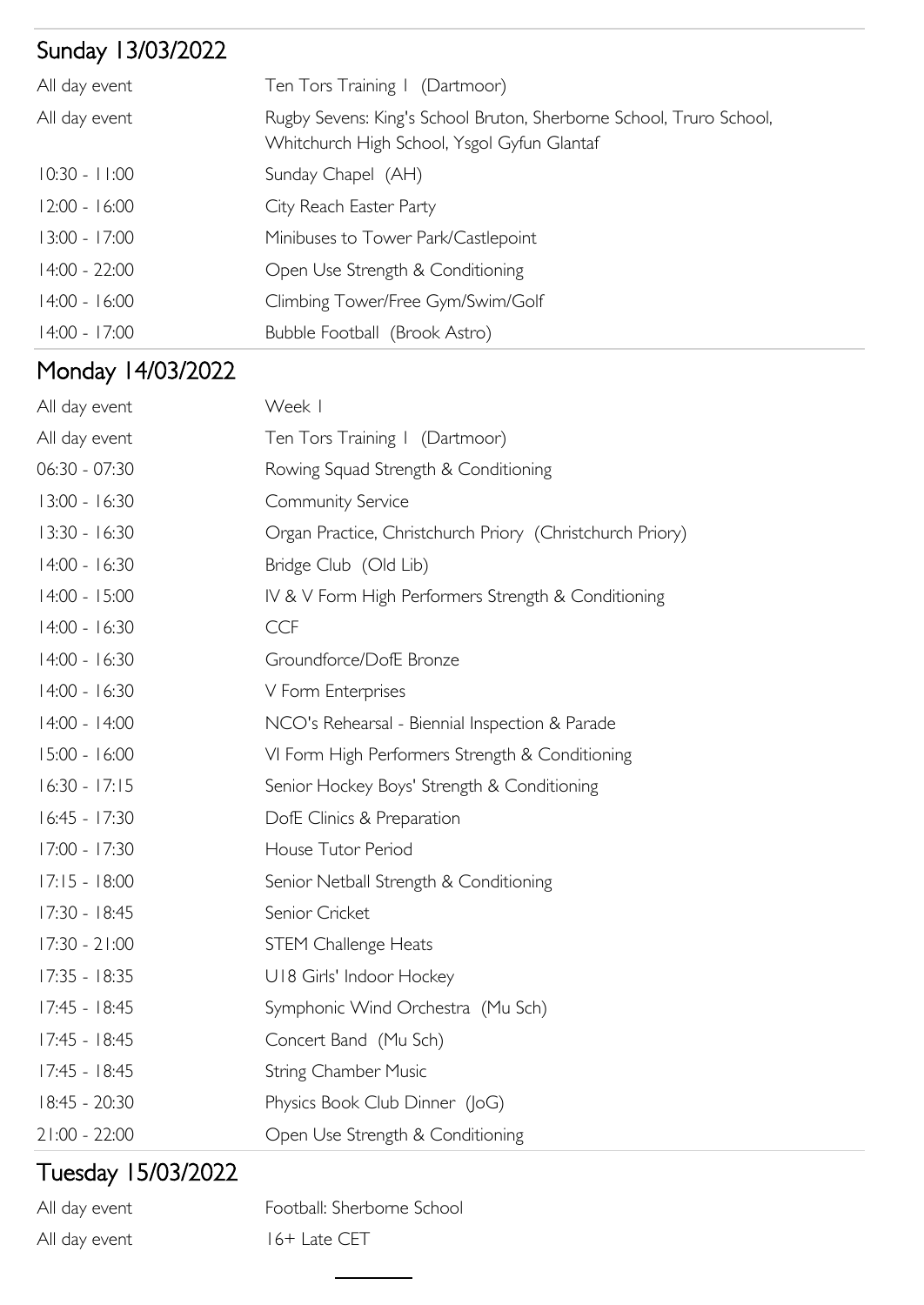| All day event   | IV Form Tutor comment (due midnight)                     |
|-----------------|----------------------------------------------------------|
| $06:45 - 07:45$ | Shell & IV Form High Performers' Strength & Conditioning |
| $10:30 - 11:30$ | IV Form Rehab Strength & Conditioning                    |
| $14:30 - 16:00$ | Shell Carousel                                           |
| $16:00 - 18:00$ | V & VI Form Strength & Conditioning                      |
| $16:30 - 17:45$ | House Squash                                             |
| $16:45 - 18:00$ | Orchestra (Mu Sch)                                       |
| $19:00 - 20:30$ | A Level Recitals (Mu Sch)                                |
| $19:00 - 20:00$ | Yellow Hour (Woods behind Wren)                          |
| $21:00 - 22:00$ | Open Use Strength & Conditioning                         |

# Wednesday 16/03/2022

| All day event   | UVI Form Tutor report (due midnight)       |
|-----------------|--------------------------------------------|
| $06:30 - 07:30$ | Rowing Squad Strength & Conditioning       |
| 08:25 - 08:40   | House Assemblies                           |
| $09:15 - 10:00$ | IV Form Talk: Louisa Reid, Author (Church) |
| $12:30 - 13:00$ | Shell Scholars' Lunch (Sal Ch)             |
| $13:50 - 14:25$ | Clinics                                    |
| $13:50 - 14:25$ | Chapel Choir (Mu Sch)                      |
| $13:50 - 14:25$ | Cantabile Choir (Mu Sch)                   |
| $15:10 - 16:30$ | UVI Form Testing                           |
| $16:30 - 17:15$ | V & VI Form Strength & Conditioning        |
| $16:30 - 17:45$ | Girls' Cricket Club                        |
| $16:30 - 17:45$ | Rowing Indoor Session                      |
| $16:45 - 18:00$ | Clubs & Activities                         |
| $16:45 - 18:00$ | Chamber Music (Mu Sch)                     |
| $17:00 - 18:00$ | Drama Priority                             |
| $17:15 - 18:00$ | Shell & IV Form Strength & Conditioning    |
| $21:00 - 22:00$ | Open Use Strength & Conditioning           |

## Thursday 17/03/2022

| All day event   | Hockey: Sherborne School                             |
|-----------------|------------------------------------------------------|
| All day event   | Cross Country: Canford School Relays                 |
| All day event   | Squash: Sherborne School                             |
| All day event   | Shell 2nd assessment (due midnight)                  |
| $06:45 - 07:45$ | V & VI Form High Performers' Strength & Conditioning |
| $07:10 - 07:50$ | Girls' High Performance Cricket Group                |
| $08:25 - 08:40$ | Chapel (AH)                                          |
| $10:40 - 11:10$ | The Forum (Egdon)                                    |
| $15:00 - 15:45$ | Girls Performance Hockey Strength & Conditioning     |
|                 |                                                      |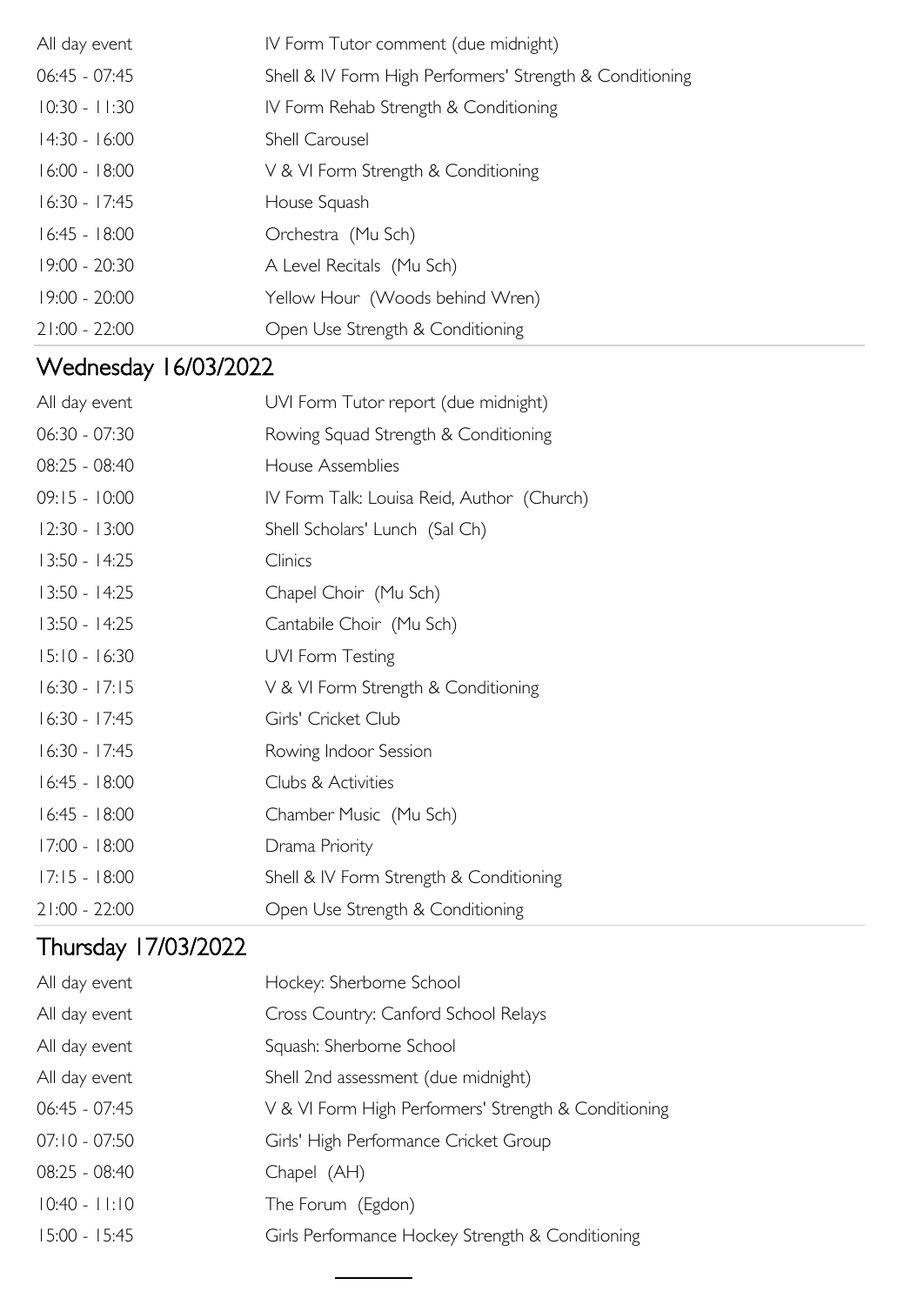| 15:45 - 16:30       | Senior Rowing Strength & Conditioning                              |
|---------------------|--------------------------------------------------------------------|
| 16:30 - 18:00       | V & VI Form Strength & Conditioning                                |
| 17:00 - 18:00       | Drama Priority                                                     |
| 17:00 - 18:00       | Jazz Band (Mu Sch)                                                 |
| $17:15 - 17:45$     | 'Sounds of Canford' Informal Concert (Mu Sch)                      |
| 18:30 - 19:15       | School House Supper (Old Library)                                  |
| 19:00 - 22:00       | Lancaster Charity Concert (AH)                                     |
| $21:00 - 22:00$     | Open Use Strength & Conditioning                                   |
| Friday 18/03/2022   |                                                                    |
| All day event       | Mufti Day                                                          |
| 06:45 - 07:45       | Shell & IV Form High Performers' Strength & Conditioning           |
| 14:00 - 14:00       | Fixed Exeat begins                                                 |
| Saturday 19/03/2022 |                                                                    |
| All day event       | Fixed Exeat                                                        |
| Sunday 20/03/2022   |                                                                    |
| All day event       | Friends of Canford & Wardrobe Foundation Fashion Show (AH)         |
| $21:30 - 21:30$     | Fixed Exeat ends                                                   |
| Monday 21/03/2022   |                                                                    |
| All day event       | Week 2                                                             |
| All day event       | Neurodiversity Week                                                |
| All day event       | International Day for the Elimination of Racial Discrimination     |
| All day event       | Persian New Year                                                   |
| $06:30 - 07:30$     | Rowing Squad Strength & Conditioning                               |
| 08:45 - 13:00       | V Form Testing                                                     |
| $11:00 - 14:00$     | Prof S Hart - Latin American literature seminar (Canford or Teams) |
| 13:00 - 16:30       | Community Service                                                  |
| 14:00 - 16:30       | Bridge Club (Old Lib)                                              |
| 14:00 - 15:00       | IV & V Form High Performers Strength & Conditioning                |
| 14:00 - 16:30       | <b>CCF</b>                                                         |
| 14:00 - 16:30       | Groundforce/DofE Bronze                                            |
| 14:00 - 16:30       | V Form Enterprises                                                 |
| 14:00 - 14:00       | Final Rehearsal - Biennial Inspection & Parade                     |
| 15:00 - 16:00       | VI Form High Performers Strength & Conditioning                    |
| $16:30 - 17:15$     | Senior Hockey Boys' Strength & Conditioning                        |
| $16:45 - 17:30$     | DofE Clinics & Preparation                                         |
| 17:00 - 17:30       | House Tutor Period                                                 |
| $17:15 - 18:00$     | Senior Netball Strength & Conditioning                             |
| 17:30 - 18:45       | Senior Cricket                                                     |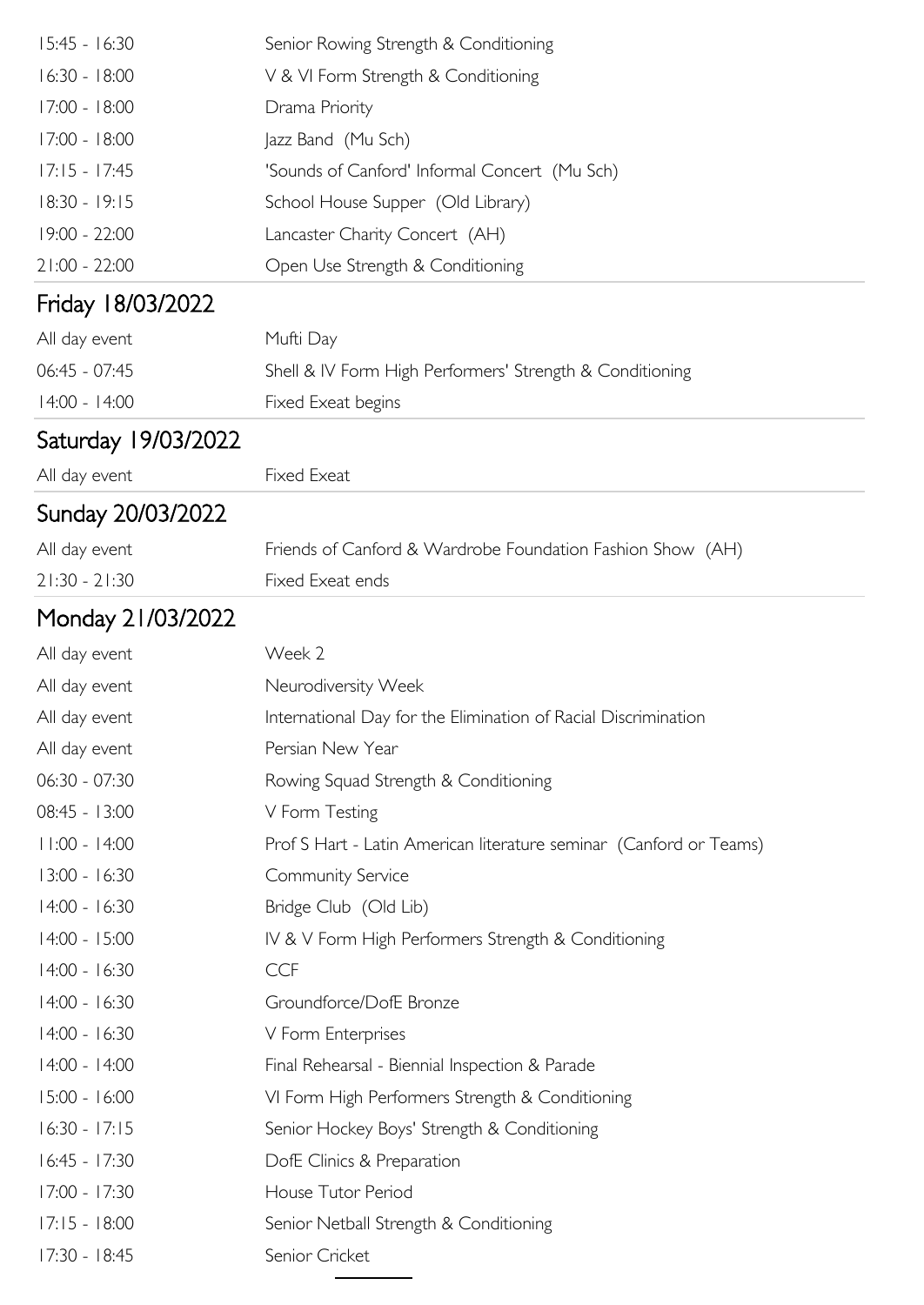| $17:35 - 18:35$ | U18 Girls' Indoor Hockey          |
|-----------------|-----------------------------------|
| $17:45 - 18:45$ | Symphonic Wind Orchestra (Mu Sch) |
| 17:45 - 18:45   | Concert Band (Mu Sch)             |
| 17:45 - 18:45   | <b>String Chamber Music</b>       |
| $18:45 - 19:45$ | SMAC (AH)                         |
| $21:00 - 22:00$ | Open Use Strength & Conditioning  |

## Tuesday 22/03/2022

| All day event   | V Form Testing                                           |
|-----------------|----------------------------------------------------------|
| All day event   | Shell HsM Report (due midnight)                          |
| All day event   | Neurodiversity Week                                      |
| All day event   | World Water Day                                          |
| $06:45 - 07:45$ | Shell & IV Form High Performers' Strength & Conditioning |
| $10:30 - 11:30$ | IV Form Rehab Strength & Conditioning                    |
| $10:45 - 16:30$ | UVI Form Geography Trip                                  |
| $14:00 - 18:30$ | Christchurch Concert Rehearsals (Christchurch Priory)    |
| $14:30 - 16:00$ | Shell Carousel                                           |
| $16:00 - 18:00$ | V & VI Form Strength & Conditioning                      |
| $16:30 - 17:45$ | House Squash                                             |
| $16:45 - 18:00$ | Orchestra (Mu Sch)                                       |
| $19:30 - 21:00$ | Christchurch Priory Concert (Christchurch Priory)        |
| $21:00 - 22:00$ | Open Use Strength & Conditioning                         |

# Wednesday 23/03/2022

| All day event   | V Form Testing                       |
|-----------------|--------------------------------------|
| All day event   | Neurodiversity Week                  |
| All day event   | International Pakistan Day           |
| $06:30 - 07:30$ | Rowing Squad Strength & Conditioning |
| 08:25 - 08:40   | House Assemblies                     |
| $12:30 - 13:00$ | Shell Scholars' Lunch (Sal Ch)       |
| $13:50 - 14:25$ | Clinics                              |
| $13:50 - 14:25$ | Chapel Choir (Mu Sch)                |
| $13:50 - 14:25$ | Cantabile Choir (Mu Sch)             |
| $15:10 - 18:00$ | UVI Form Testing                     |
| $16:30 - 17:15$ | V & VI Form Strength & Conditioning  |
| $16:30 - 17:45$ | Girls' Cricket Club                  |
| 16:30 - 17:45   | Rowing Indoor Session                |
| $16:45 - 18:00$ | Clubs & Activities                   |
| $16:45 - 18:00$ | Chamber Music (Mu Sch)               |
| $17:00 - 18:00$ | Drama Priority                       |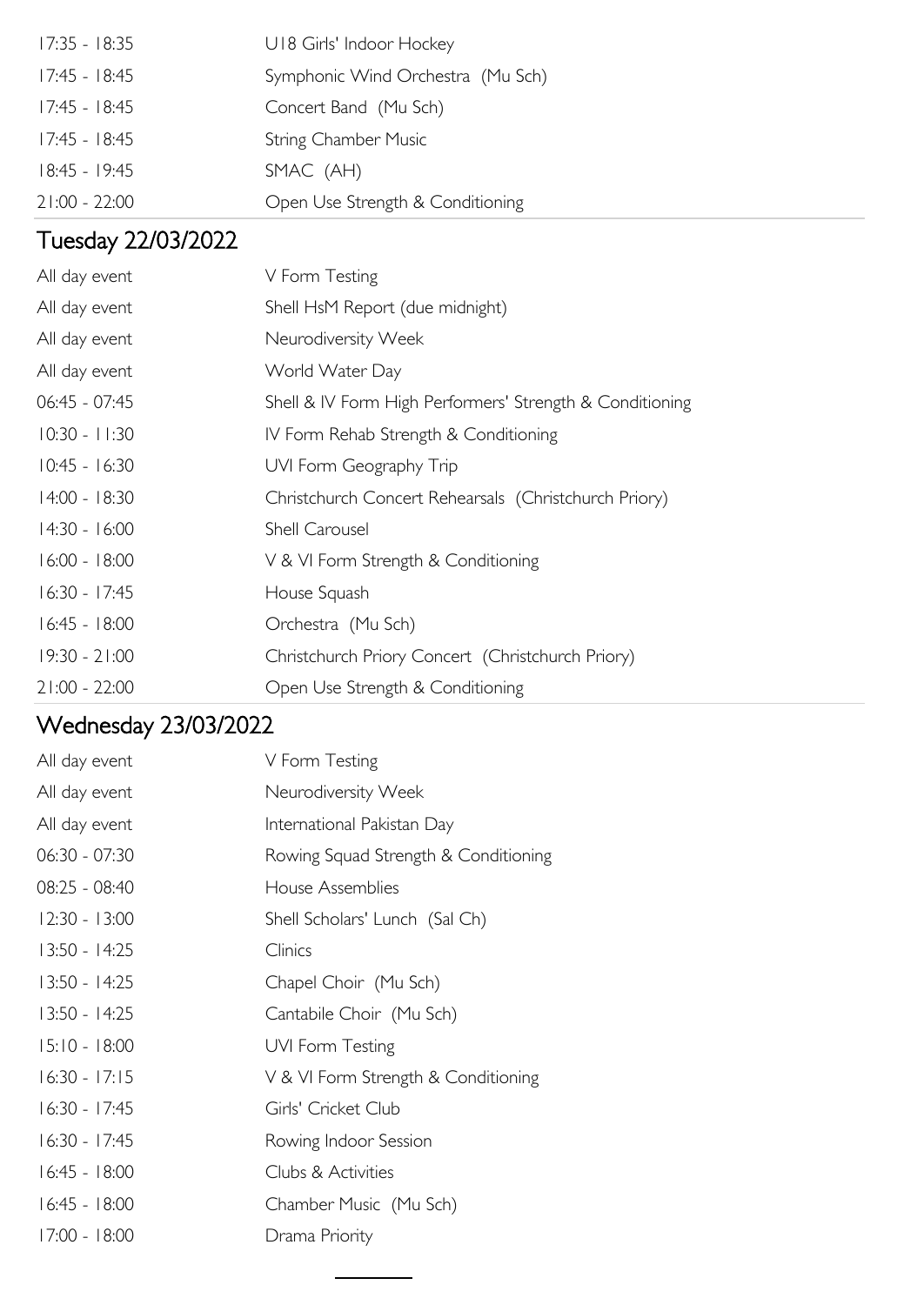| $17:00 - 18:00$ | MUN (Egdon)                             |
|-----------------|-----------------------------------------|
| $17:15 - 18:00$ | Shell & IV Form Strength & Conditioning |
| $18:30 - 20:30$ | Shine Graduation (LG)                   |
| 19:20 - 20:30   | IV Form Scholars $(I \circ G)$          |
| $21:00 - 22:00$ | Open Use Strength & Conditioning        |

#### Thursday 24/03/2022

| All day event   | Neurodiversity Week                                  |
|-----------------|------------------------------------------------------|
| All day event   | V Form Testing                                       |
| $06:45 - 07:45$ | V & VI Form High Performers' Strength & Conditioning |
| $07:10 - 07:50$ | Girls' High Performance Cricket Group                |
| $15:00 - 15:45$ | Girls Performance Hockey Strength & Conditioning     |
| $15:45 - 16:30$ | Senior Rowing Strength & Conditioning                |
| $16:30 - 18:00$ | V & VI Form Strength & Conditioning                  |
| $17:00 - 18:00$ | Drama Priority                                       |
| $17:00 - 18:00$ | Jazz Band (Mu Sch)                                   |
| $17:30 - 21:00$ | <b>STEM Challenge Final</b>                          |
| $19:00 - 22:00$ | 'And Then There Were None' 1st Performance (LT)      |
| $21:00 - 22:00$ | Open Use Strength & Conditioning                     |

#### Friday 25/03/2022

| All day event   | Careers Convention 2022 (Various locations on-site)                |
|-----------------|--------------------------------------------------------------------|
| All day event   | V Form 1st assessment (due midnight)                               |
| All day event   | Neurodiversity Week                                                |
| $06:45 - 07:45$ | Shell & IV Form High Performers' Strength & Conditioning           |
| $11:00 - 14:00$ | UVI Form Spanish: Prof S Hart Lecture on Latin American Literature |
| $13:45 - 14:25$ | Chapel Choir (Mu Sch)                                              |
| $13:45 - 14:25$ | Cantabile Choir (Mu Sch)                                           |
| $13:50 - 14:25$ | Clinics                                                            |
| $15:05 - 16:25$ | IV Form Alicia Drummond Talk                                       |
| $16:30 - 17:15$ | V & VI Form Strength & Conditioning                                |
| $16:45 - 17:30$ | Chamber Choir (Mu Sch)                                             |
| $16:45 - 17:45$ | Netball A/1st Team Practice                                        |
| $16:45 - 17:45$ | Boys' Hockey A/Ist Team                                            |
| $17:15 - 18:00$ | Shell & IV Form Strength & Conditioning                            |
| 19:00 - 22:00   | 'And Then There Were None' 2nd Performance (LT)                    |
| $20:30 - 21:15$ | de Lacy House Families                                             |
| $21:00 - 22:00$ | Open Use Strength & Conditioning                                   |

## Saturday 26/03/2022

All day event SAT Testing (AH)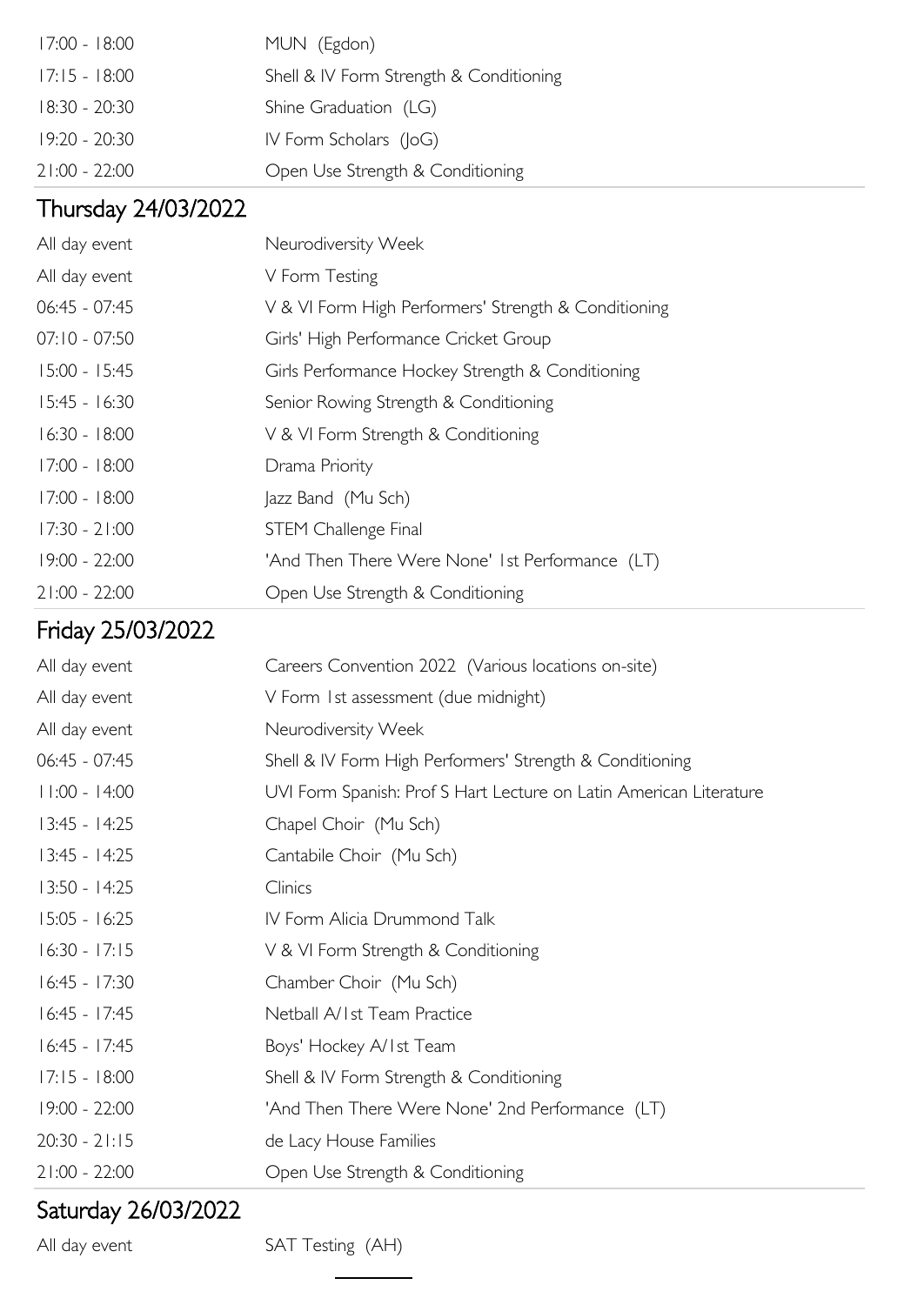| All day event     | Neurodiversity Week                               |
|-------------------|---------------------------------------------------|
| $11:00 - 13:30$   | Friends of Canford Real Tennis Morning            |
| 14:00 - 14:45     | Performance Cricket Strength & Conditioning       |
| 19:00 - 22:00     | 'And Then There Were None' Final Performance (LT) |
| $19:00 - 21:00$   | Shell & IV Form Host House                        |
| $19:00 - 21:30$   | V Form Grubber Evening (Ninevah)                  |
| $19:00 - 22:00$   | Sports Dinner (GH)                                |
| 19:30 - 22:00     | SFC (Spt Ctr)                                     |
| $21:00 - 22:00$   | Open Use Strength & Conditioning                  |
| Sunday 27/03/2022 |                                                   |
| $08:30 - 18:00$   | DofE Gold 2 Navigation New Forest (New Forest)    |
| $10:30 - 11:00$   | Sunday Chapel (AH)                                |
| $13:00 - 17:00$   | Minibuses to Tower Park/Castlepoint               |
| $14:00 - 22:00$   | Open Use Strength & Conditioning                  |
| $14:00 - 16:00$   | The Project Climbing Centre (Poole)               |
| Monday 28/03/2022 |                                                   |

#### All day event Week I 06:30 - 07:30 Rowing Squad Strength & Conditioning 13:00 - 16:30 Community Service 14:00 - 16:30 Bridge Club (Old Lib) 14:00 - 15:00 IV & V Form High Performers Strength & Conditioning 14:00 - 16:30 CCF Parade 14:00 - 16:30 Groundforce/DofE Bronze 14:00 - 16:30 V Form Enterprises 15:00 - 16:00 VI Form High Performers Strength & Conditioning 16:30 - 17:15 Senior Hockey Boys' Strength & Conditioning 16:45 - 17:30 DofE Clinics & Preparation 17:00 - 17:30 House Tutor Period 17:15 - 18:00 Senior Netball Strength & Conditioning 17:30 - 18:45 Senior Cricket 17:35 - 18:35 U18 Girls' Indoor Hockey 17:45 - 18:45 Symphonic Wind Orchestra (Mu Sch) 17:45 - 18:45 Concert Band (Mu Sch) 17:45 - 18:45 String Chamber Music 19:00 - 22:00 Heretics Formal Dinner (JoG) 21:00 - 22:00 Open Use Strength & Conditioning

#### Tuesday 29/03/2022

All day event V Form Tutor report (due midnight)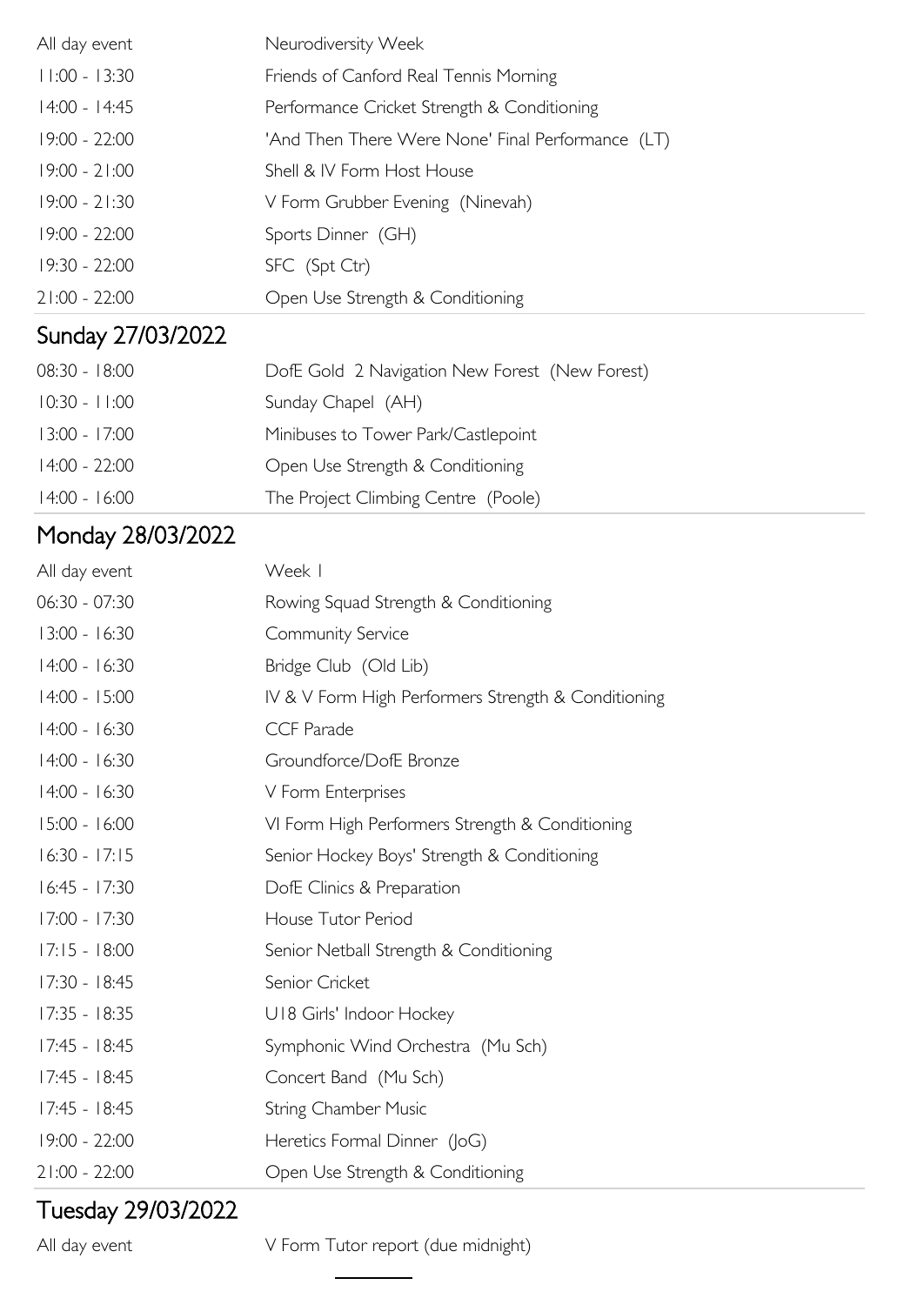| $06:45 - 07:45$ | Shell & IV Form High Performers' Strength & Conditioning |
|-----------------|----------------------------------------------------------|
| 08:25 - 08:40   | Whole School Assembly (AH)                               |
| $10:30 - 11:30$ | IV Form Rehab Strength & Conditioning                    |
| $12:30 - 13:00$ | Shell Scholars' Lunch (Sal Ch)                           |
| $14:30 - 16:00$ | <b>Shell Carousel</b>                                    |
| $16:00 - 18:00$ | V & VI Form Strength & Conditioning                      |
| $16:30 - 18:30$ | UVI Form Parents' Meeting (Virtual)                      |
| $16:30 - 17:45$ | House Squash                                             |
| $16:45 - 18:00$ | Orchestra (Mu Sch)                                       |
| $17:30 - 18:30$ | Informal HsMs Meeting                                    |
| $21:00 - 22:00$ | Open Use Strength & Conditioning                         |

# Wednesday 30/03/2022

| $06:30 - 07:30$ | Rowing Squad Strength & Conditioning    |
|-----------------|-----------------------------------------|
| $08:25 - 08:40$ | House Assemblies                        |
| $13:50 - 14:25$ | Clinics                                 |
| $13:50 - 14:25$ | Chapel Choir (Mu Sch)                   |
| $13:50 - 14:25$ | Cantabile Choir (Mu Sch)                |
| $16:30 - 17:15$ | V & VI Form Strength & Conditioning     |
| $16:30 - 17:45$ | Girls' Cricket Club                     |
| $16:30 - 17:45$ | Rowing Indoor Session                   |
| $16:45 - 18:00$ | Clubs & Activities                      |
| $16:45 - 18:00$ | Chamber Music (Mu Sch)                  |
| $17:00 - 18:00$ | Drama Priority                          |
| $17:15 - 18:00$ | Shell & IV Form Strength & Conditioning |
| $21:00 - 22:00$ | Open Use Strength & Conditioning        |

# Thursday 31/03/2022

| Transgender Day of Visibility                        |
|------------------------------------------------------|
| V & VI Form High Performers' Strength & Conditioning |
| Girls' High Performance Cricket Group                |
| Chapel (AH)                                          |
| The Forum (Egdon)                                    |
| Girls Performance Hockey Strength & Conditioning     |
| Senior Rowing Strength & Conditioning                |
| V & VI Form Strength & Conditioning                  |
| Drama Priority                                       |
| Jazz Band (Mu Sch)                                   |
| Governors' Dinner for New Staff (JoG)                |
| Open Use Strength & Conditioning                     |
|                                                      |